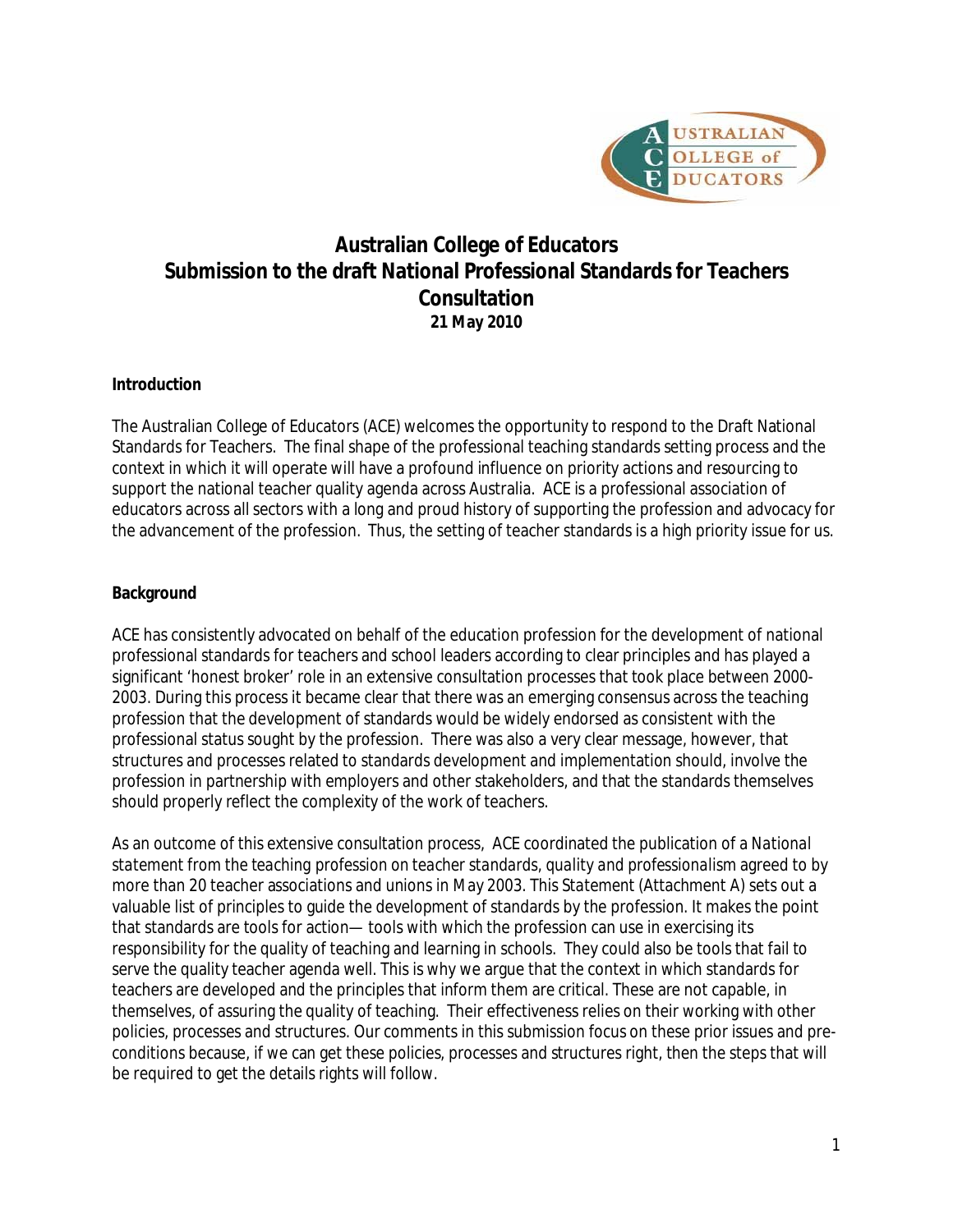#### **Broader context**

In terms of the broader context, ACE finds this consultation process to be problematic for two reasons. Firstly, the introduction of a profession-defined teacher standards regime in Australia does not consist in simply producing a rubric of standards categories with dot points for each level of expertise. This is just one part of a process to put in place a standards framework for education in Australia. Consultation on this small part in isolation is not appropriate, adequate or meaningful.

Secondly, this is a broad public consultation, where input is sought from anyone in Australia. It is difficult not to see this as a signal that the input from the profession of education has no more value in this process than that of any other body – in spite of the profession's clear interest and stake in this issue over the last decade and more. Not taking steps to listen to, and not being seen to take educators' input seriously, will not result in the best outcomes.

Our position, in brief, is that we strongly support embarking, with some urgency, on the development of a comprehensive, profession-defined, standards based regime for teaching that will:

- clarify state, territory, Commonwealth and national (MCEECDYA, ACARA and AITSL) roles, responsibilities and accountabilities for different aspects of the work
- work in concert with broader initiatives to support and drive teacher quality including both policies directed to improving individual teachers, and policies and strategies that address the systemic and school wide factors that support, or fail to support, individual teachers
- appropriately reflect the complex intellectual, relational and contextual nature of the work of educational practitioners at all levels
- provide a clear and significant role for the profession as a partner in standards development and implementation processes and structures
- recognise that teachers today are being asked to teach much more challenging content to a more diverse group of learners and that, it is this agenda that needs to be at the centre of standards work
- require comprehensive restructuring of the ways by which systems and schools recruit, deploy, induct, pay, support and provide for continued learning of teachers
- are developed and implemented in a way that is deliberately designed to counter current inequities in the spread of new recruits and experienced and expert teachers – where schools in the most concentrated high need communities have the highest concentration of teacher development needs, but the lowest levels of teacher expertise and experience.

This last proviso is critical because, unless this pattern is changed through well funded and deliberate strategies that are closely monitored, the business-as-usual market based context of teacher hiring, deploying and developing, will increase current inequalities. This is because well-off schools will be in a better position to leverage the new standards frameworks as an additional tool to attract the best teachers. While we are not suggesting that schools should not strive to attract the best teachers, we do argue that the states, territories and the Commonwealth have a clear responsibility to ensure that the different status and purchasing power of schools does not continue to support a de facto structure of inequitable access to quality teaching (in terms of the amount of time with highly effective teachers available to students).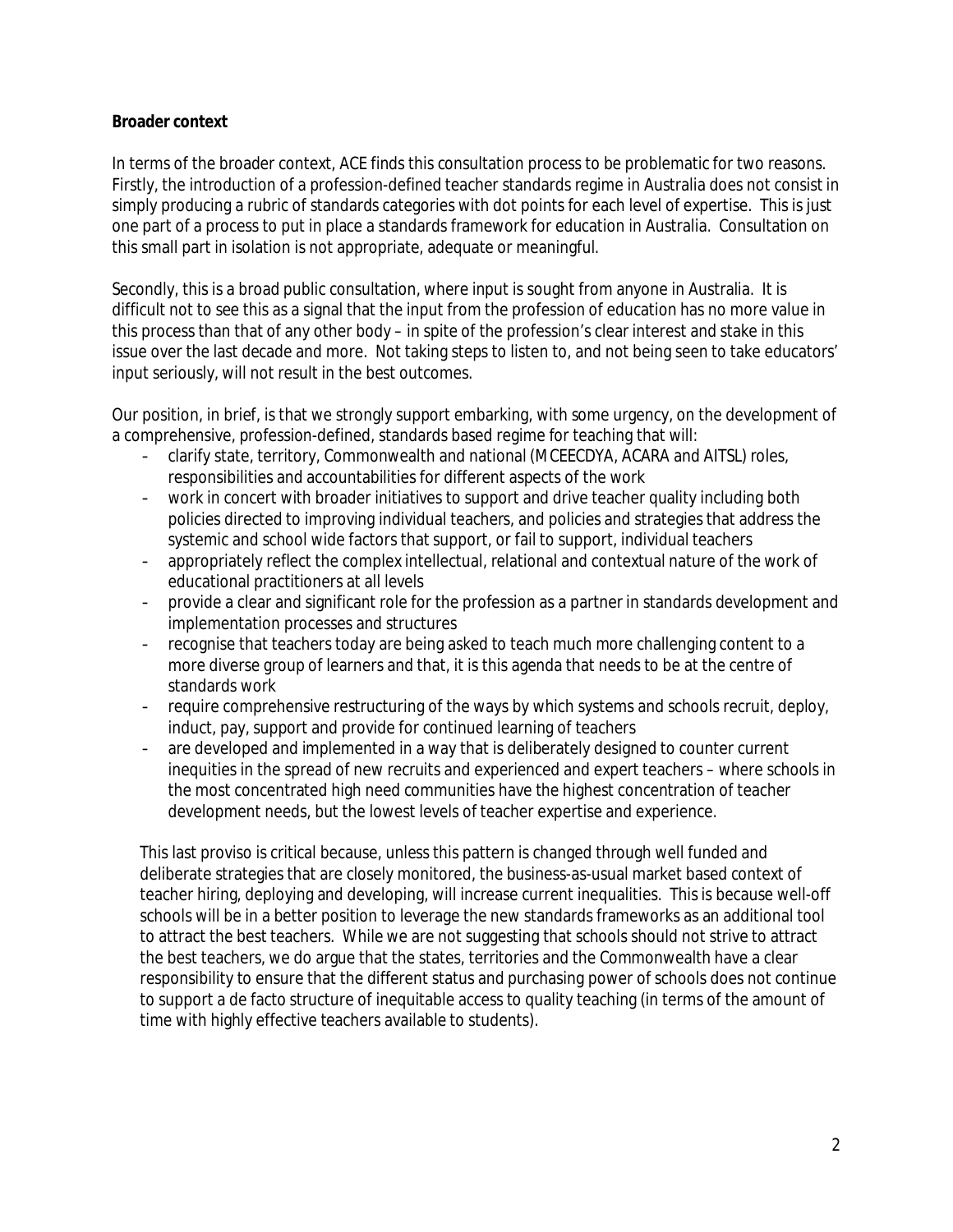#### **Summary of Recommendations**

#### ACE recommends that

- *1. Further work is done by MCEECDYA to clarify the future plans for AITSL, DEEWR, ACARA, and state and territory registration boards or institutes in the ongoing development and implementation of the national professional standard; and who will be responsible and accountable for the further implementation of the standards framework including:*
	- *a) the respective role, responsibilities and accountabilities of AITSL and the relevant state based institutes, colleges or registration boards moving forward*
	- *b) how teachers and leaders will be assessed against these standards and where responsibility for this will reside – noting that clarity around this will require clarity about the development of non-generic standards (1.d.)*
	- *c) how the standards will work in relation to industrial matters e.g. pay scales and career pathways*
	- *d) roles and responsibilities related to non-generic standards such as standards related to particular disciplines or levels of schooling ( e.g. early childhood, post compulsory)*
	- *e) how ongoing responsibility for strategic development of professional development policies to drive standards and to better align with standards will be managed.*

*Once these issues are clarified there should be further opportunity for specific consultation with the profession and well as broader consultation.*

- *2. MCEECDYA support the principle that the professional standards for teaching in Australia be profession-defined standards by establishing a working party of the AITSL board that balances representation of teachers, school leaders and a sub-set of employers with a clear decisionmaking role in the ongoing process of developing a national teaching professional standards framework for Australia.*
- *3. MCEECDYA and the Commonwealth Minister for Education broaden the remit of AITSL to allow AITSL to investigate and provide advice on those aspects of systems and schools policies and processes that are most and least conducive to a lively collaborative staff culture with strong internal accountability at the school level.*
- *4. In relation to equity:*
	- *a) investigate ways of ensuring that the development, assessment and implementation of accomplished and leading teacher standards are incorporated into school pay and career structures in ways that do not lead to a further widening of teacher expertise and experience disparities between low SES and high SES schools;*
	- *b) undertake research and develop strategies and policies to ensure that the standards regime can be used as a means to increase the proportion of accomplished and leading teachers deployed to high needs schools and to broaden the 'placement spread' of career entrants so that they can be equally well supported in their first two years; and*
	- *c) develop metrics on staff turnover and on the average experience and expertise mix of staff in schools, with data and information to be collected annually and monitored using*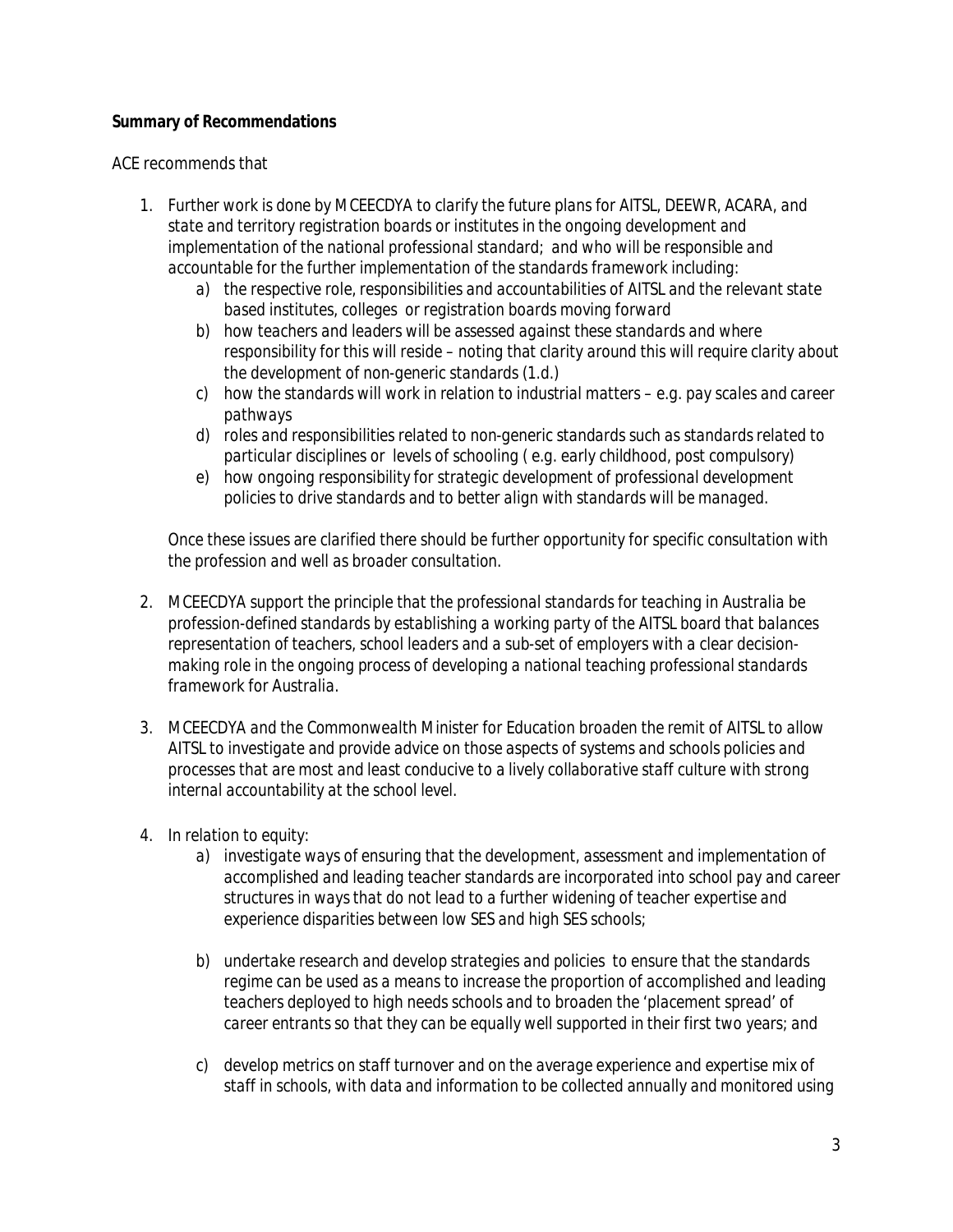*the MySchool website and to be used for the purposes of setting 'teacher quality access improvement targets'.*

- *5. In relation to assessment of teachers and school leaders against the standards frameworks: a) MCEECDYA agree that work on developing a national approach to assessing teachers and school leaders against the standards be commenced urgently and given a high priority;* 
	- *b) To ensure credibility, rigour and buy-in, MCEECDYA consider how to broaden the consultative and advisory structures of AITSL in order to bring relevant professional agencies and expertise into the development and decision-making process for standards assessment; and*
	- *c) AITSL ensure that the assessment function for accomplished and leading teacher categories is conducted independently of any particular stakeholder group, such as through panels of practising teachers and school leaders from beyond the applicant's own institution, working at arm's length from, but under the oversight of, the AITSL Board.*
	- d) AITSL take a close look at the implications of the standards framework for the goals of *the National Indigenous Education Action Plan goal of increasing Indigenous teachers from local communities in Indigenous dominated schools to ensure that the goals are mutually supportive*
- *6. In relation to implications for professional learning arising from a national framework for professional teaching standards, and in the context of decision-making about the future funding of the tertiary education and school sectors, MCEECDYA accept the need for governments to collaborate* 
	- *a) in the development of national resource standards for initial teacher education (including for their pre-service field experience); and for ongoing professional development from the first years of teaching; and*
	- *b) in the provision of funding for research into professional learning consistent with the agreed national teaching standards.*
- *7. MCEECDYA ensure that ongoing and periodic evaluation of the teaching standards framework is built into the structures and processes for the application of those standards; and that AITSL be tasked to co-ordinate the development and implementation of a comprehensive research and evaluation program across all national and state and territory agencies with responsibilities for assessing teachers against the agreed standards.*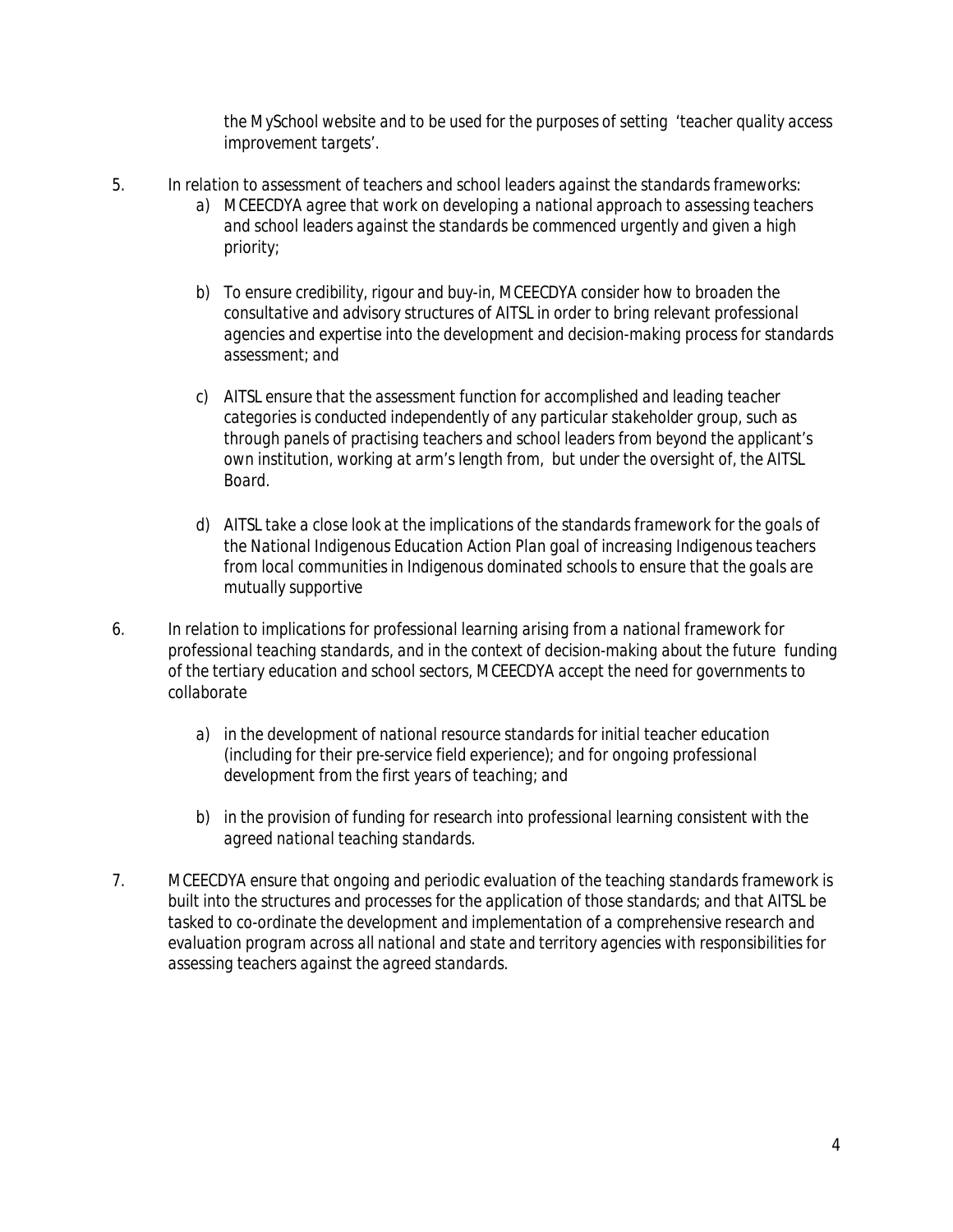**1. The need for clarity about roles, responsibilities and structures across national/state and territory bodies**

This consultation is taking part in the context of the replacement of Teaching Australia with the Australian Institute for Teaching and School Leadership (AITSL). From a professional association perspective, it is obvious that this shift reflects the desire for Ministers of Education and their agencies to play a more direct role in the ongoing development of national initiatives directed to strengthening the teaching profession at state and national levels. This is important because, in the period following the production of the 2003 MCEETYA document<sup>i</sup> on a standards framework for the profession, work on professional teacher standards has progressed along three quite separate pathways:

- almost all states and territories established professional registration bodies with responsibility for standards development and teacher registration among other functions. However their ability to apply the standards framework within their states is not consistent
- some but not all discipline specific professional associations developed their own standards
- Ministers of Education through MCEETYA (now MCEECDYA) set up working groups to progress this matter and the national level.

One of the points made in the ACE statement referred to above was about the need for greater convergence and the development of a common approach to teacher standards, quality and professionalism. The announcement of AITSL and the development of these draft standards signals that finally there will be an opportunity to involve all in a coherent and consistent common approach.

However, in developing our input to this consultation we have found that the information available to us does not clarify how AITSL will work and what this might mean for:

- State-based agencies with responsibilities for registration and standards;
- how teacher education course accreditation and standards will work;
- how generic standards and standard frameworks developed and managed by subject specific professional associations will interconnect, if at all.

The AITSL letter of Expectation 2009-2001 from the Commonwealth Minister of Education<sup>ii</sup> refers to 'consistent national processes and principles to oversee a set of national standards for teaching and school leadership and implement an agreed system of national accreditation of teachers based on these standards'. It is not clear from this if there will be one body with national responsibility or if the role of AITSL is merely to be the custodian of an agreed generic framework with the responsibility for implementation staying with states and territories. If it is the latter then the very different capacity of states and territories to implement an effective regime will not be addressed..

There are some significant core architectural issues that still need to be developed and agreed. Is this going to continue as one generic framework for all teachers across all disciplines and all stages of learning? This does not seem a critical issue while we are just talking about the standards framework itself, but the issue of how teachers and school leaders will be assessed against the standards does need clarification. How does one assess a teacher's knowledge and understanding of the structures and concepts of their discipline without defining what this is?

It is not clear from the expectation letter how the AITSL role (whatever its shape) will relate to the roles that professional associations have played in the development of discipline specific teacher standards. Will they disappear or should they be retro-fitted into the national framework in some way? As Ingvarson notes,<sup>ii</sup> "expertise in teaching, as in most professions, is 'domain specific', not generic ...These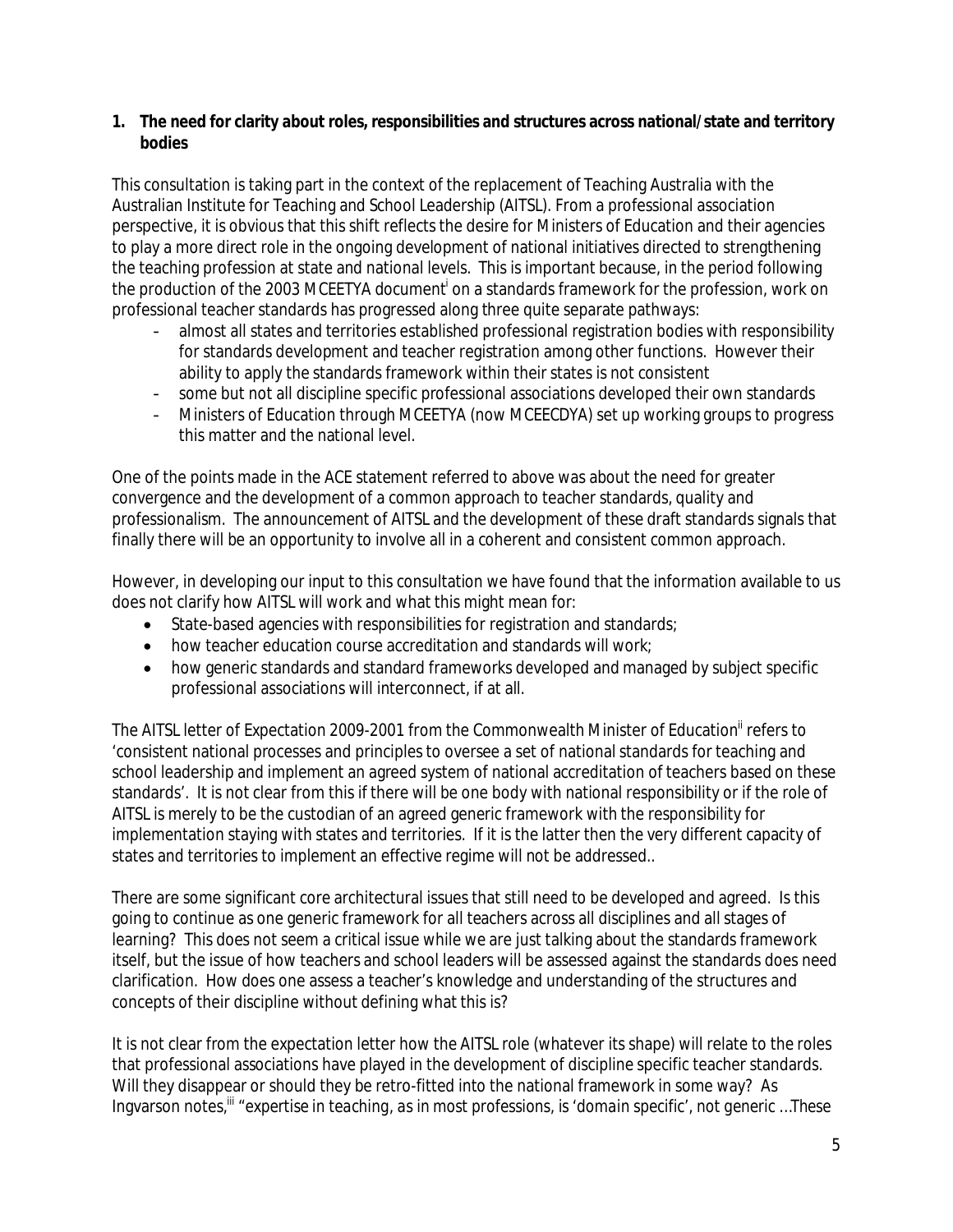*differences in the nature of teacher expertise are not trivial. …Without this level of detail, standards are of little use as a guide to professional learning. Generic standards also provide a limited guide to developing assessment tasks suitable for professional certification'*

*Accordingly, we recommend that*

Further work is done by MCEECDYA to clarify the future plans for AITSL, DEEWR, ACARA, and *state and territory registration boards or institutes in the ongoing development and implementation of the national professional standard; and who will be responsible and accountable for the further implementation of the standards framework including:*

- *a) the respective role, responsibilities and accountabilities of AITSL and the relevant state based institutes, colleges or registration boards moving forward.*
- *b) how teachers and leaders will be assessed against these standards and where responsibility for this will reside – noting that clarity around this will require clarity about the development of non-generic standards (1.d.).*
- *c) how the standards will work in relation to industrial matters e.g. pay scales and career pathways.*
- *d) roles and responsibilities related to non-generic standards such as standards related to particular disciplines or levels of schooling ( e.g. early childhood, post compulsory).*
- *e) how ongoing responsibility for strategic development of professional development policies to drive standards and to better align with standards will be managed.*

*And that, once these issues are clarified there should be further opportunity for specific consultation with the profession and well as broader consultation*

**2. The role of the profession in the development, improvement and implementation of a standards based regime**

Perhaps the most important unanswered question is how AITSL's standards certification system will gain the respect and buy-in of teachers. Currently, employing agencies dominate the AITSL Board of Directors and only two of the 17 members are schools based. Will MCEECDYA and AITSL invite the profession to be a full and genuine partner in ongoing development and implementation?

Ingvarson, makes the point that when teachers become involved in standards development they develop a strong commitment to them and a sense of ownership. This is clearly demonstrated by the work of national discipline-based associations over the last decade.

The level of ownership of and commitment to professional standards within a profession will depend on the extent to which members of the profession are entrusted with their development and application. It is in the interests of employing authorities and the public that teachers have a strong commitment to their own standards and their application. This certification system should be developed by a partnership of employing authorities, teacher unions, researchers and professional associations.

It is worth remembering that some of the most significant work done on institutionalising professional standards for teachers has been developed and implemented by the National Board for Professional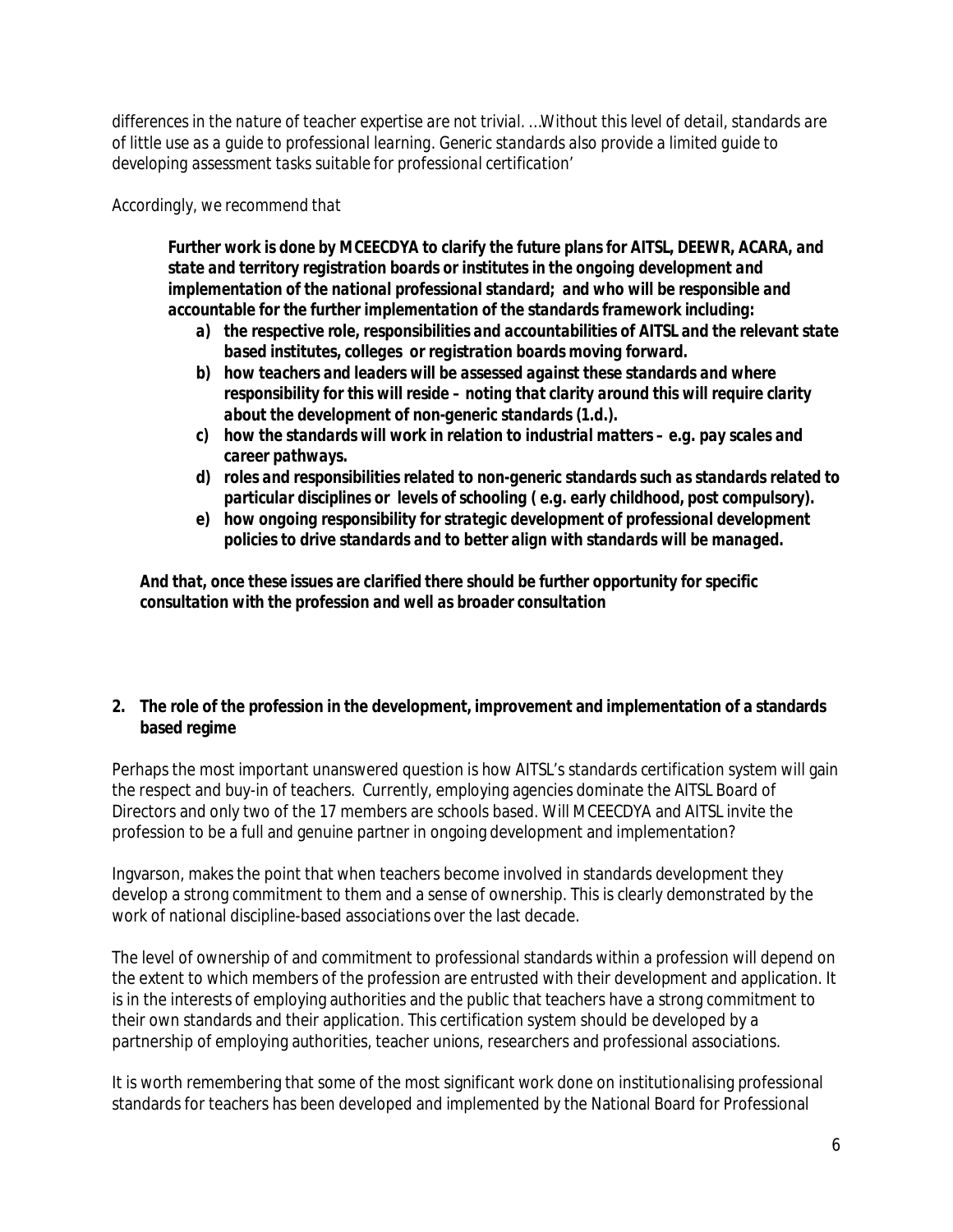Teaching Standards in the USA. This Board is governed and operated primarily by highly accomplished teachers.

As a professional association with a long history of advocating for the interests of teaching as a profession, ACE continues to support a strong role for the profession in the development and implementation of professional standards for teachers, while recognising that governments and employers also have strong and legitimate interest in the setting of standards.

It is interesting to note that although the Letter of Expectation to AITSL has a section on working with stakeholders, the first reference to stakeholders refers to leadership institutes within states and territories. The exhortation to develop collaborative relations more broadly is vague at best. The only reference to a formal structure to support stakeholder engagement is to a teacher advisory group. This falls far short of recognizing that the profession through its associations needs to be a partner in all the processes relating to standards development.

ACE welcomes the recent decision by the Commonwealth to ask ACARA to form a working party of educational experts and representatives of principal organisations and teacher unions to provide it with further professional advice on the use of student performance data and other indicators of school effectiveness in relation to the My School Website. Consistent with this decision, ACE argues that a similar principle be applied to the work of AITSL in developing profession-defined standards for teaching in Australia; and that AITSL also be asked to form an appropriately constituted representative and expert working party to provide professional advice.

#### Accordingly, we recommend

**That** *MCEECDYA support the principle that the professional standards for teaching in Australia be profession-defined standards by establishing a working party that sits under the AITSL board that represents teachers, school leaders and a sub-set of employers with a clear role in the ongoing process of developing a national teaching professional standards framework for Australia.*

**3. Clarity about the role of teacher standards as part of a comprehensive approach to teacher quality in Australia**

The OECD report<sup>iv</sup> on the determinants of student learning is just one of a large number of studies that conclude that, though the largest variation in outcomes is attributable to social background and student abilities, the most important influence potentially open to policy influence is the teaching, especially teacher quality. There is a widespread consensus that it is good teachers who make the greatest difference to student outcomes from schooling.

Ingvarson notes that historically, Australia has under invested in strategies to ensure the quality and status of the teaching profession. By this he is referring to comparative pay and career structures, quality teacher education and practicum, quality induction and mentoring, standards regimes, professional learning and, most importantly, how these mix of policies and process cohere.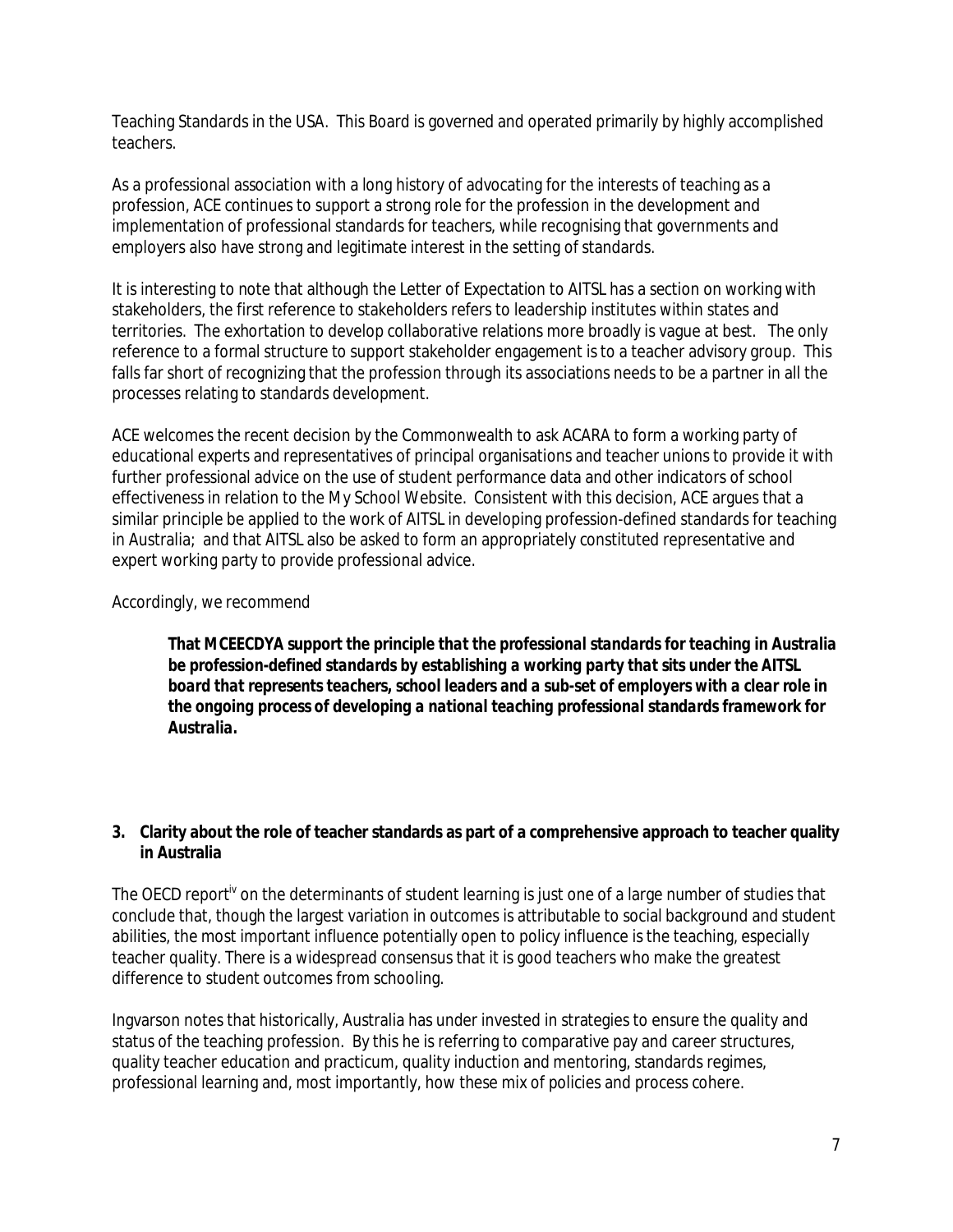While we support investment in the above, there are strong grounds for also putting a priority on initiatives that take a more systemic approach to supporting sustainable growth in teacher quality. Connell<sup>y</sup> reminds us that "even the single-teacher classroom is part of a structured institution, the school, *and the teacher is part of a local staff. School and staff are parts of larger institutional systems and workforces."* The ability of individual teachers to contribute to educational outcomes is strongly defined by this structured environment. "*Much of what happens in the daily life of a school involves the shared work of staff, and the teachers' collective relationship to the collective presence of the students (their social class backgrounds, gender, ethnicity, regional culture, religion; and their current peer group life, hierarchies and exclusions, bullying, cooperation, and so on). Much of the learning of students results from the shared efforts of a group of staff, from interactive learning processes among the students, and from the working of the institution around them".*

Whether an individual teacher appears to be performing well depends a great deal on what other people are doing. While the proposed standards framework defines an accomplished individual teacher it does not define or address how agency and school structures, policies, funding and processes support or undermine this role or how the work of an accomplished or leading teacher is effectively leveraged by a school to support the work of other teachers.

Connell urges us to also recognise and support the collective work of teachers and to include in policy considerations an understanding of how the institution of the school as well as broader educational structures are, or are not, effective. The task of improving the quality of teaching cannot be conceptualised only as a matter of motivating, re-skilling or up-skilling individual teachers, classroom by classroom.

Driving an effective standards framework also requires bringing into scope, the school and system processes, traditions, policies, cultures or structures that impact on within school internal accountability, shared identities conducive to intellectual work; relations of respect between teachers and teachers and teachers and students; processes of knowledge sharing and knowledge production and collaborative learning practices. As Connell argues, a lively occupational culture among teachers is not a given. It needs to be fostered, and it can be damaged. This lively occupational culture is a critical dependency for delivering on a quality standards regime for teachers.

Fullan's paper, written over a decade ago<sup>vi</sup>, urges policy makers to consider all teacher level reforms from the inside story, the inside – outside story and from the outside-inside story in order to understand the complex challenges of achieving sustainable educational change. He emphasises that teacher quality is fundamentally impacted by the existence of what he calls a collaborative work culture and a shared sense of internal accountability. The existence of these conditions in schools is, in turn, influenced by how broader systems interact with schools. How standards are used to drive professional growth at the individual teacher level will be fundamentally affected by these wider considerations.

This point is also made forcefully by a report on school accountability prepared by the Indigenous Education Leadership Institute<sup>vii</sup> "An individual teacher's sense of responsibility, the expectations about *students shared by staff, and the school's internal accountability processes act in sets of close mutual relationships with each other. What appears to matter most …is the extent of alignment between these three features – whether and how they work together in a coherent manner. How a school responds to external accountability systems is largely determined by a further degree of alignment between the school's internal accountability mechanisms and the requirements of the external accountability system."* And then, "*In schools operating as authentic learning communities, teacher development*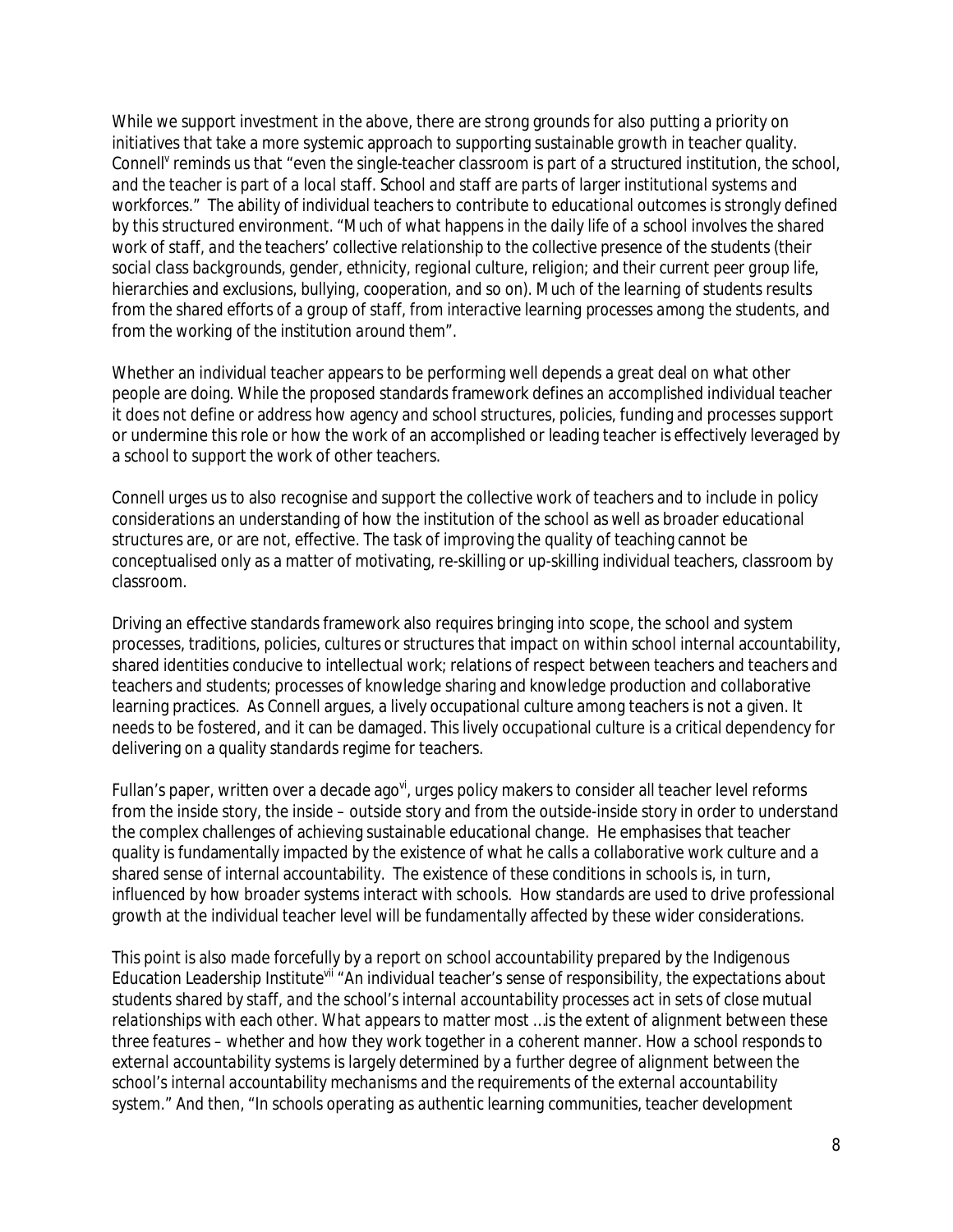*encourages 'deep learning' and leads to 'shared norms' of 'deprivatised practice' which thereby induce*  reciprocal pressures to maintain an unrelenting focus on improvements in the quality of student *outcomes. Improved accountability is viewed as a key element in the challenge of transforming a schooling culture into one characterized by both 'high-expectations' and 'high performance'."*

These are very powerful arguments for broadening the scope of work of AITSL to include consideration of the interplay between policies to improve teacher quality that target individual teachers and policies that focus on the impact of school culture and the extent to which it supports professional excellence. After all there is a wide range of players from the individual teachers to the teachers' peers, to the principals, to the schools and to systems and employers and finally to standards setting and assessing bodies that will all influence how well the employment and professional contexts of teachers supports them to meet quality teaching standards.

The letter of expectation to AITSL, recognises that these factors are important, at least in part. It refers to AITSL's role as one that will drive transformational change and empower school leaders with strategies that support excellence in teaching in their schools. However school leadership professional development, no matter how good, cannot, on its own, overcome structural impediments such as: funding driven crises that leave principals with no time to exercise instructional leadership, imbedded racism that drives a culture of low expectations; ad hoc, short term funding programs, high stakes school reviews that reduce school morale, or high concentrations of inexperienced teachers in the highest need schools.

# We recommend that

*MCEECDYA and the Commonwealth Minister for Education broaden the remit of AITSL to allow AITSL to investigate and provide advice on those aspects of systems and schools policies and processes that are most and least conducive to a lively collaborative staff culture with strong internal accountability at the school level.*

#### **4. Impact of a standards regime on equity issues**

Ingvarson<sup>viii</sup> argues that salary regimes for teachers in Australia need to:

- provide stronger incentives for teachers to show evidence of increasing professional knowledge and skill;
- give higher status to expert practitioners, the people most central to successful schools; and
- ensure these experts are distributed equitably across schools and school systems. (Ingvarson p1)

How the introduction of a teacher standards regime will relate to these three criteria is a complex matter. The process for developing these standards must be such as to contribute to the achievement of the above conditions.

For example, Ingvarson has assessed the previous attempt to set up an agreed national Advanced Standard Teachers (AST) system to recognise classroom based expertise as not successful. This was because although it was a national initiative the implementation, including the assessment process and the decisions about the relationship of professional recognition to industrial issues were left to states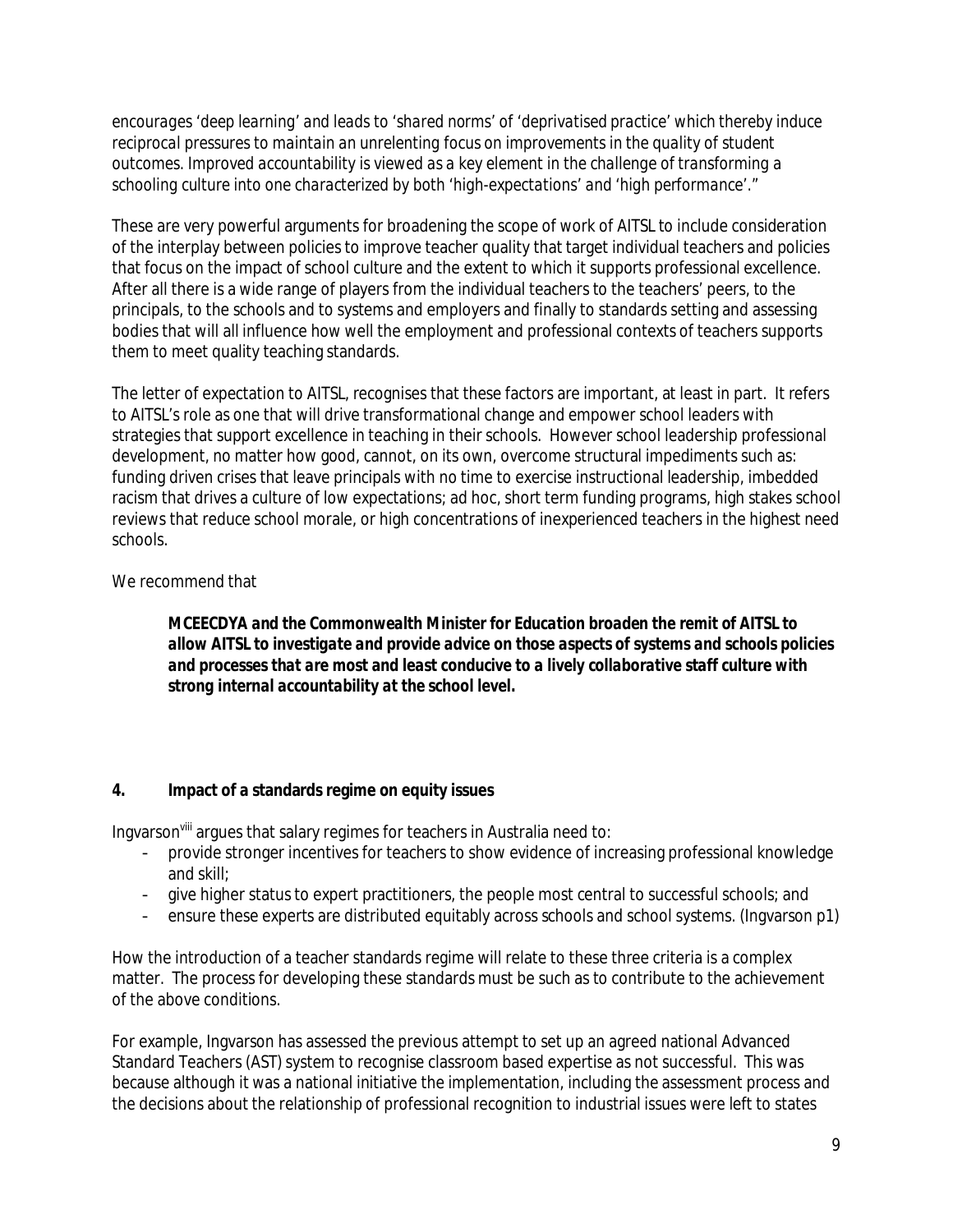and territories. He argues that these schemes were weak drivers of change and had little impact on the quality of teaching because they were introduced as part of an alternative career path to give recognition to good teachers to stay in classrooms.

In some states/territories the scheme lacked credibility and came to be seen as having a higher assessment hurdle than traditional promotion pathways and also as a one way ticket to a dead end career path. A modest pay rise was given to the successful applicant, not to a particular position taken up by that applicant. Often there was no change in role, so the benefits to the schools were often nonexistent.

However, most significantly, in terms of equity issues, it had no impact on the unequal and low distribution of the highest quality teachers to the high need schools, because no one moved. However, it did lead to a cost shifting out of high need schools and into high SES schools, because that is where most of the eligible teacher group, who could easily access the assessment processes, were located.

The point we are making here is that whatever processes are agreed about how the accomplished and leading teaching standards are used or not used as part of pay policies and career structures, the impact this is likely to have on the distribution of accomplished and leading teachers across Australian schools should be a priority factor in the decision.

We already have a system where there the vast majority of first year out teachers are placed in the rural, remote, very remote and high need urban and provincial schools because market factors lead to vacancies in these schools that must be filled. This is not adequately acknowledged or addressed in the priorities for the Smarter Schools National Partnership or in the Draft National Indigenous Education Action Plan 2010 - 2014. Care is needed to ensure that the introduction of a teaching standards regime across Australia is not undertaken in such a way as to exacerbate this problem.

Connors noted evidence in a recent report on teacher needs for NSW<sup>ix</sup> that the introduction of teaching standards had provided a new opportunity for schools with superior purchasing power to provide further incentives to attract the most experienced teachers. She cited the example where one public school with an outstanding reputation for developing its staff had become the target of a recruiting campaign by an independent school able to offer a range of competitive inducements to the best and most promising teachers, thus depriving the former school of the benefits of its investment in professional development. She also referred to the fact of *"such independent schools … demonstrating their capacity, backed by superior resources, to use the new teaching standards being developed by the NSW Institute of Teachers as a framework for salary increases designed to attract and retain teachers".*

The relationship of accomplished and leading teacher categories to teacher career structures, to pay structures and most importantly, to the improved distribution of experienced and highly skilled teachers across all schools is a very complex and important question. The three components need to be addressed together. If the first two conditions are addressed now and the third left till later, an important opportunity to put in place bold strategies to improve the average experience and expertise levels in the highest need schools will be lost.

Without strong intervention hard-too-staff schools will not be in any position to use the teacher standards to drive teacher quality because the crisis-driven environment they inhabit, their poorer access to leading and accomplished teachers, the high ratio of new teachers to experienced teachers, and high teacher turnover will work against attempts to leverage this tool effectively. To make matters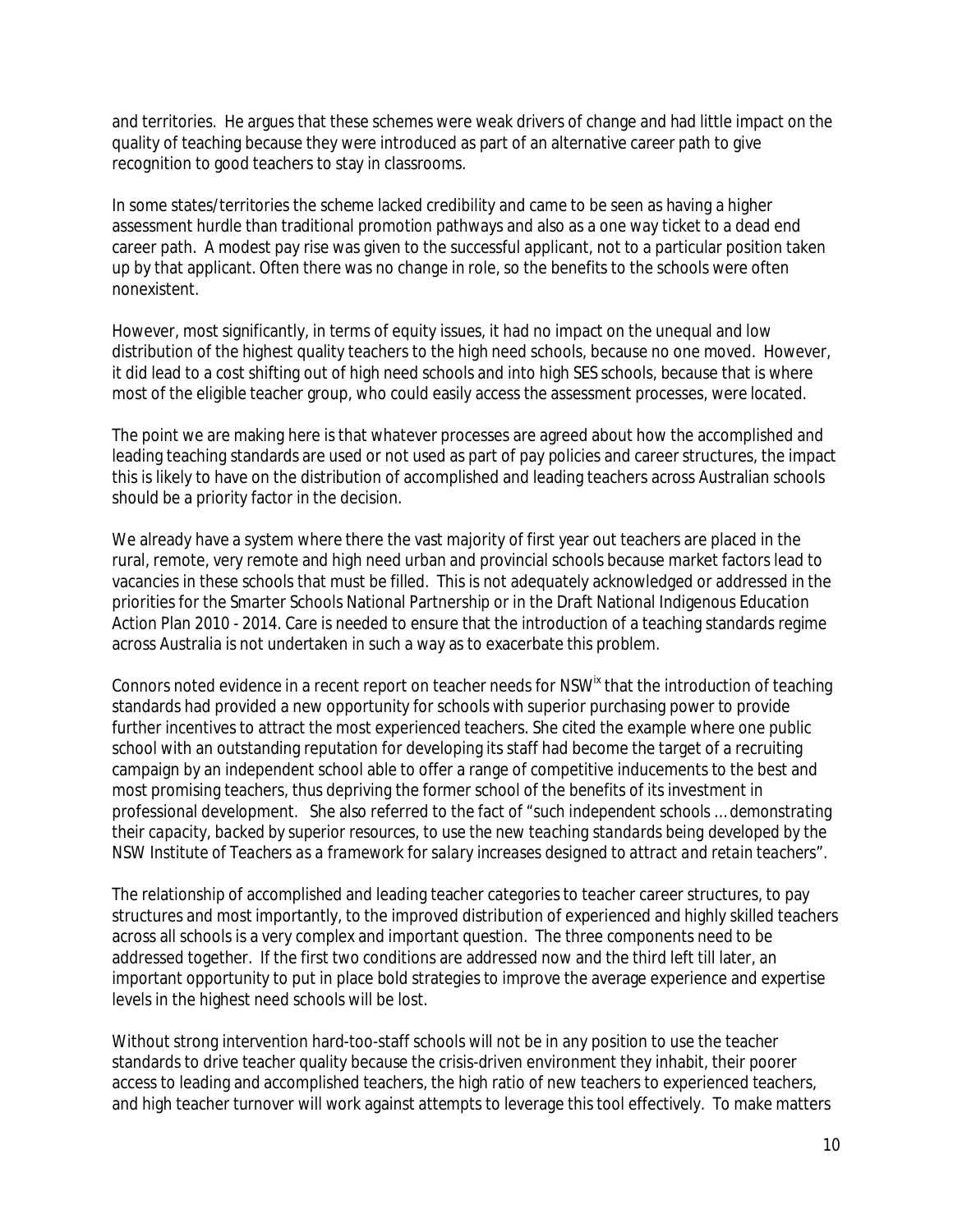even more unequal, we understand that even when highly experienced teachers move to hard to staff schools from high status schools they report a sense of being partly deskilled because the business of managing the multiple and complex problems of their students and their complex learning and behavior issues mean that, in spite of best intentions and high expertise, there is much less opportunity to engage with students at a high intellectual level. We are not talking here about teachers lowering their expectations – this is a separate and very pernicious issue. We are suggesting that even highly experienced teachers who have high expectations for all their students, working in chaotic and challenging environment of high need schools, where wrap around services are not in place and where there is not a rich enough resource base to respond to the social, physical and emotional high order needs outside the classroom, spent a lower proportion of their time exercising their higher order discipline related skills and understandings.

These schools currently struggle with their disproportionate burden of supporting new career entrants having to teach in environments that are much more challenging than those confronting their more experienced counterparts in other schools. If the four proposed teacher professional categories are used across all states and territories within a shared framework of meaning, then for the first time ever it will be possible to collect metrics about the experience mix and expertise mix of teachers by school ICSEA type. This would serve as a baseline to track the effect of policies directed to ensuring that our highest need schools do not continue to struggle with their unequal education burden as well as with significantly less teaching capacity than schools serving more well-to-do communities.

To achieve this, we may need to heed the advice of the Business Council of Australia<sup>x</sup> and do more to increase incentives for our best teachers to work in our most challenging schools, to ensure that "every student, regardless of their background or where they live, has access to high-quality teaching and highquality resources. We would add to this, however, that there is a limit to the power of monetary incentives on their own, to achieve this end. Exit interviews of staff in very remote schools do not identify lack of pay as their issue but do talk about the isolation, inability to access specialist support, lack of access to professional learning, safety, being overwhelmed by the challenges, and lack of service integration. There is a severe lack of research to inform policy in this area.

We recommend, in relation to equity, that:

**MCEECDYA task AITSL to:**

- *a) investigate ways of ensuring that the development, assessment and implementation of accomplished and leading teacher standards are incorporated into school pay and career structures in ways that do not lead to a further widening of teacher expertise and experience disparities between low SES and high SES schools*
- *b) undertake research and develop strategies and policies to ensure that the standards*  regime can be used as a means to increase the proportion of accomplished and leading *teachers deployed to high needs schools and to broaden the 'placement spread' of career entrants so that they can be equally well supported in their first two years.*
- *c) develop metrics on staff turn-over and on the average experience and expertise mix of staff in schools and to be collected annually and monitored using the MySchool website and set 'teacher quality access improvement targets'.*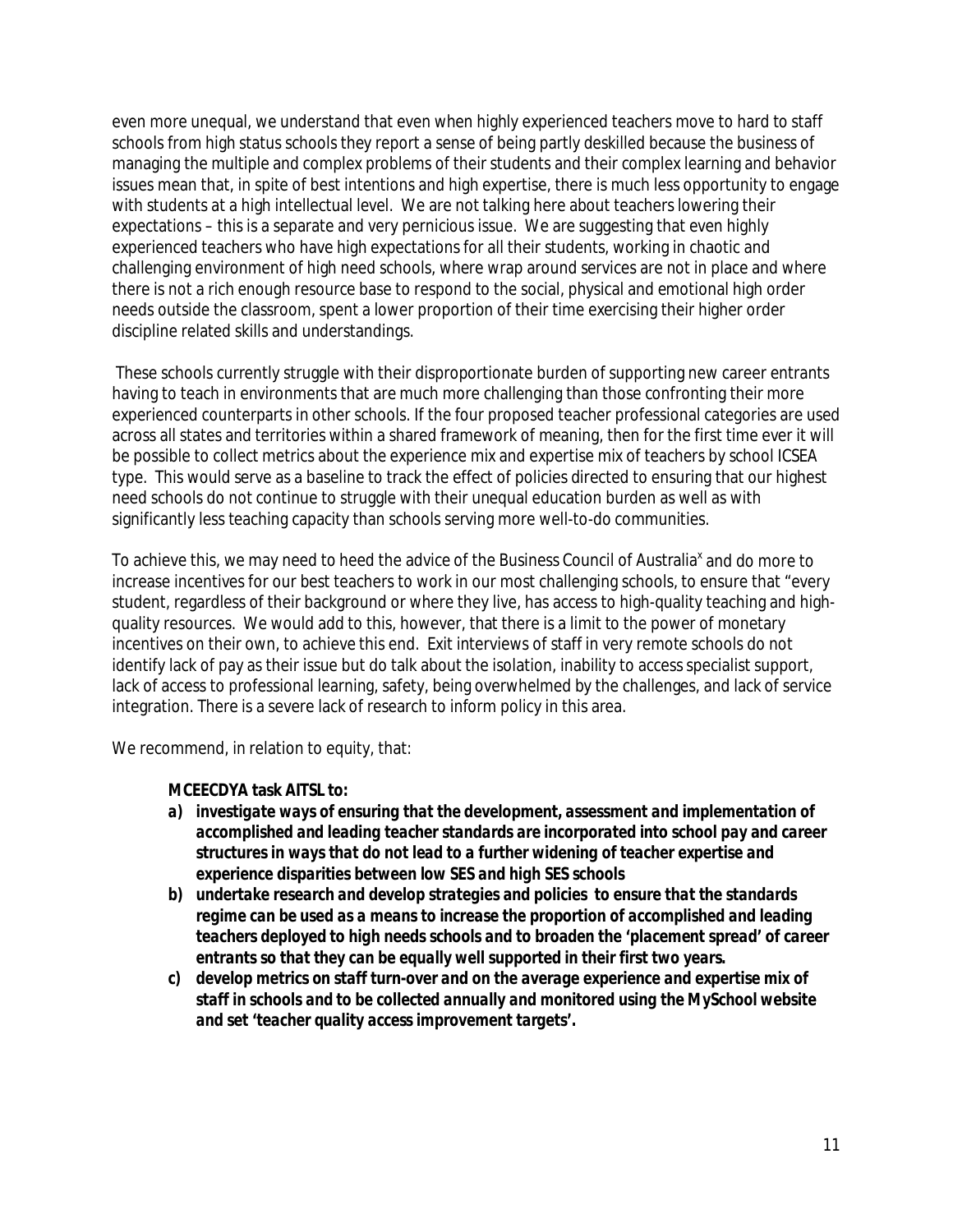**5. The Assessment Regime – critical to ensuring that standards properly reflect the complex and intellectual nature of teachers' work**

While there may be broad agreement that professional standards will be beneficial for the profession there will be much higher levels of contestation about how teacher performance against the standards will be assessed and who should do it. This is a very significant gap in the consultation document. In fact, the best way to 'road test' the robustness and clarity of the standards may well be to submit them to an assessment development process. This will identify areas that need to be fine-tuned or even completely redeveloped.

In particular, how the standards will be assessed will have a fundamental impact on how well the standards framework stands up to concerns about the adoption of a narrowly technical view of teachers' work and on the extent to which teachers 'buy in' to the framework.

The early attempts in the US to develop assessment approaches that adequately recognised the need for multiple forms of evidence, including evidence based on performance and portfolios to assess highly complex skills and understandings, led to draft models that were, at first, overly burdensome and administratively unmanageable. There will be sensitivities to be navigated to find the right balance point between the complexity and contextuality of the work being assessed and the administrative feasibility of the process. This will be a major challenge requiring a negotiated settlement. The profession must be adequately represented on the body that will do this work. It is worth noting that where the profession has been a major player in the development of standards they have been very rigorous and highly regarded.

One of the key concerns raised by the ACE report in 2003 focused on the need to ensure that teacher standards were not developed within an overtly simplistic compliance framework as auditable competencies able to be assessed, measured and ticked off, box by box. Such a model would not support the concept of education as a complex, relational and intellectual discipline.

This is not a trivial matter. Connell<sup>xi</sup> argues that teaching is embodied labour, in which the physical presence of the teacher in interaction with the student is central including energy, movement, expression, and fatigue. The book by Hughes on how teachers have influenced prominent Australians<sup>xii</sup> also makes this point. He notes that when he first wrote about the story of his own encounter with three teachers who made an impact on him he received more mail and comment that in any of his extensive publications. It touched a chord. Teachers' relationships with students can matter in ways that are remembered for a lifetime for some and for others not at all. There may be excellent and powerful policy and professional reasons for wanting to define what all teachers should know and do, but the reality is far more complex. Teachers who were remembered as a key source of inspiration for one successful Australian may not have been successful for other students and may not have been able to 'tick all the boxes' relating to a highly accomplished teacher. Alternatively, they may have been influential because their qualities were a good match for that particular school or even a group of students.

Teaching is not only embodied work and at its best collective work, it is also highly contextualised. Although there is a rich body of research about the relative efficacy of different types of classroom experiences on student engagement and learning progress, the bulk of the research is drawn from mainstream educational contexts. The applicability of these more generalised findings to the very highest need schools and particularly to schools where no child speaks or hears any English outside the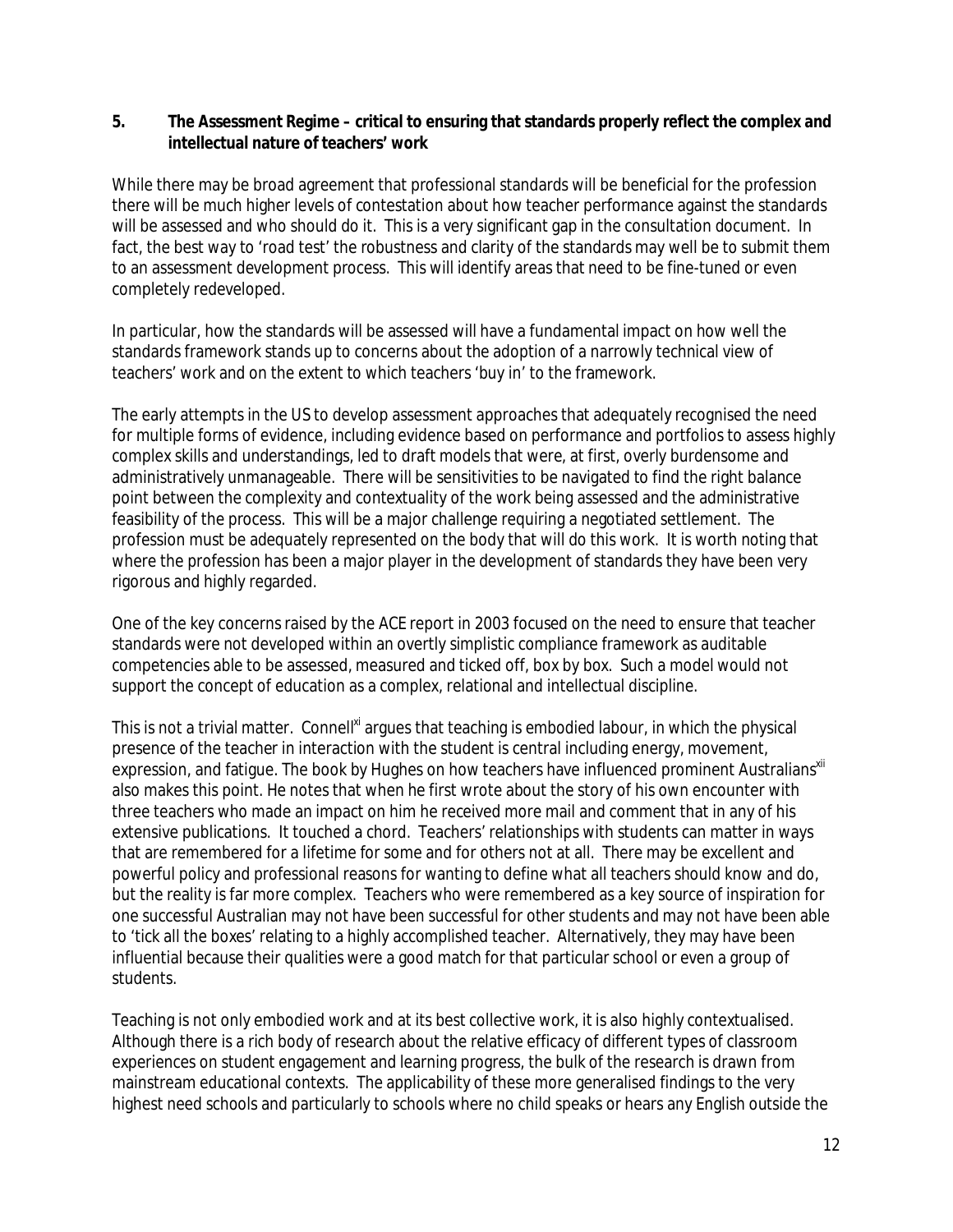formal classroom has not been well researched. Teachers at schools where there is a high concentration of children from non mainstream social backgrounds "need a model of professionalism that gives them room to move in order to teach well". (Connell)

The draft National Indigenous Education Action Plan recognises this, with its emphasis on supporting local people, including current para-professional workers in schools, using flexible pathways to maximise their continued retention in the community. These standards need to be inclusive of these contexts. We need to be sure that they way in which the standards are framed does not exclude high quality local teachers in Indigenous schools who have a lot to offer their students in these settings. One possible solution to this situation is to recognise Indigenous education as a specialism with its own sub-set of standards.

Good teaching, then, is not only to a large degree collective, relational and intellectual labour, it is also diverse. A well-functioning school needs a range of capabilities and performances among its teachers. Given the diversity of the pupils and their communities, the school's teacher community should be similarly diverse. Any definition of teacher quality, any system of monitoring or promotion, that imposes a *single and inflexible* model of excellence on the teaching workforce – whatever that model may be – is likely to be damaging to the education system as a whole.

This is not intended to re-invoke the idea of the idiosyncratic charismatic teacher in his or her private domain of the classroom. Although teachers' work is highly complex and is carried out across a variety of contexts there are significant domains of knowledge, skills and attributes on which teachers who are successful draw. These complexities set out above are a reminder that in developing an approach to assessing teachers against these standards the issues that will need to be worked through are possibly even more complex than those that we considered in the development of the draft framework to date.

Finally, there is a need to be somewhat mindful of the context in which this new standards regime is being developed and the heightened sensibilities of many practising teachers about the national transparency initiatives. It needs to be clear that this process is serious about a teacher development and improvement focus and not just an auditing and assessment of teacher performance.

On the positive side, if Australia can get the assessment process right and have good teacher buy-in, the benefits that will flow from this will be significant. The finding from the US experience with standards is that the process of preparing for certification is, in itself, a very valuable professional learning experience. In fact many reported that it was the most valuable professional learning they had ever experienced (Darling-Hammond-xill). However in England, where the standards have not been profession defined and there is less teacher support, the opposite was the case – with teachers finding the process demoralising <sup>xiv</sup>.

One of the significant issues will be who undertakes the assessment, especially for accomplished and leading teachers. Ingvarson<sup>xv</sup> argues that although development of the system should involve a wide range of stakeholders including governments, employing authorities and teacher unions, as well as professional associations of teachers and school principals, it will be vital that the certification agency conducts its assessment function independently of any particular stakeholder group, including teachers' own professional associations, if its public and professional credibility are to be ensured. This is an important issue that requires considered discussion and consultation.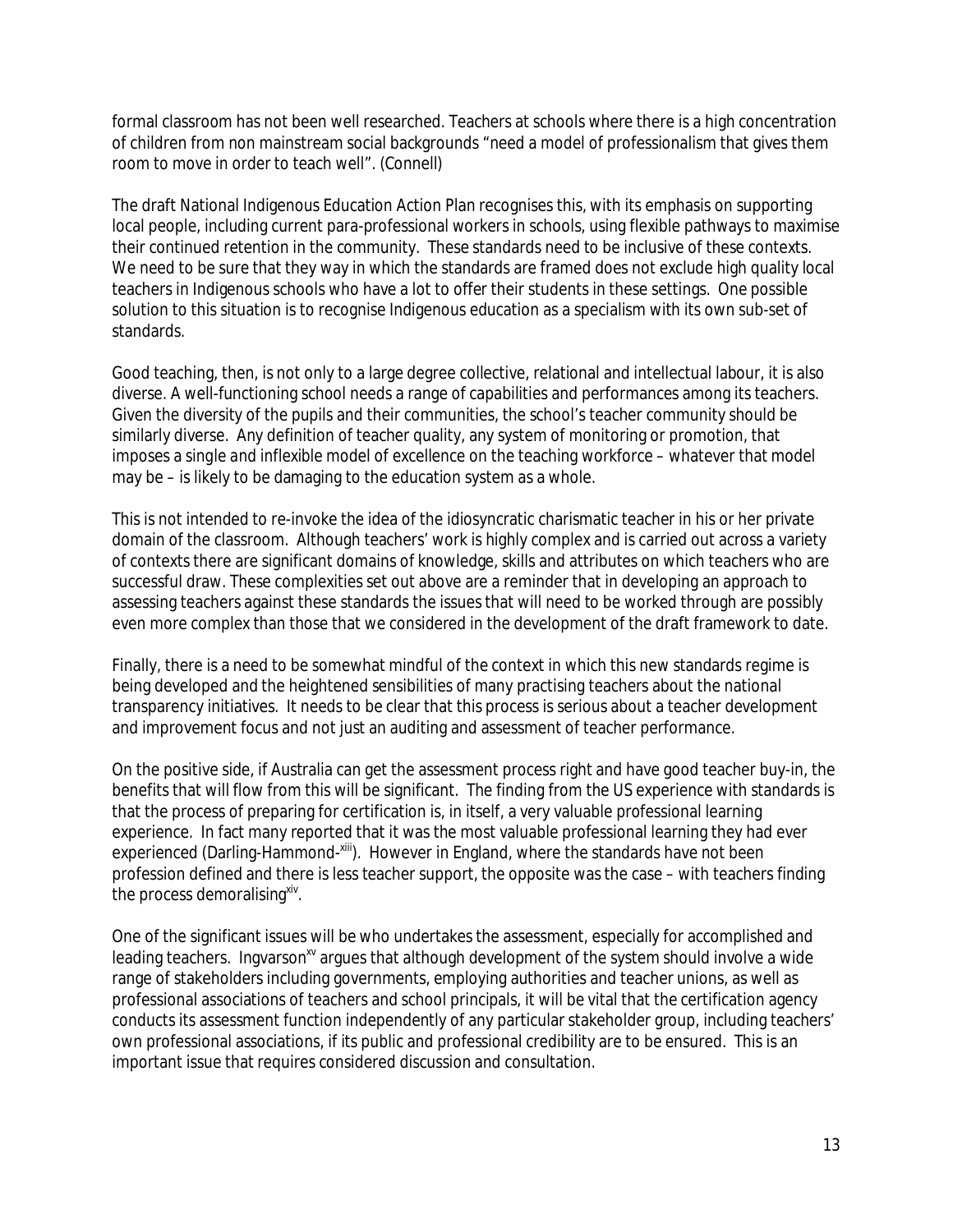We are inclined to agree with Ingvarson that the assessment function needs to be conducted independently of any particular stakeholder group. He implies this is the role for AITSL. However, as currently constituted, AITSL is structurally a company working to the remit of education employers.

# *We recommend that*

- *In relation to assessment of teachers and school leaders against the standards frameworks:*
	- *a) MCEECDYA agree that work on developing a national approach to assessing teachers and school leaders against the standards be commenced urgently and given a high priority*
	- *b) To ensure credibility, rigour and buy-in, MCEECDYA consider how to broaden the consultative and advisory structures of AITSL in order to bring relevant professional agencies and expertise into the development and decision-making process for standards assessment*
	- *c) AITSL ensure that the assessment function for accomplished and leading teacher categories is conducted independently of any particular stakeholder group, such as through panels of practising teachers and school leaders from beyond the applicant's own institution, working at arm's length from, but under the oversight of, the AITSL Board*
	- *d) AITSL take a close look at the implications of the standards framework for the goals of the National Indigenous Education Action Plan goal of increasing Indigenous teachers from local communities in Indigenous dominated schools to ensure that the goals are mutually supportive.*

#### **6. Implications for Professional Learning and Education Research**

In 2003 an ACE submission to MCEETYA<sup>xvi</sup> noted that "while the necessity of professional development is widely recognised, current provision falls far short of what the research says is necessary to improve learning outcomes for all students. There are many individually effective professional development programs and activities operating at school and system levels, but the overall pattern of provision is brief, fragmentary and rarely sequential. The capacity of the profession to engage most of its members in effective modes of professional learning over the long term is weak (2002)." This situation has not changed to a significant extent – at least not across all states and territories.

The document is silent on the relationship of the standards framework to professional learning. However the national commitment to a set of professional teacher standards provides a very significant opportunity to increase, not just the quantum, but the focus, reach, take-up, framing and accessibility of professional learning across Australia. After all, one of the primary reasons for introducing a professional standards framework is to drive an increase in the quality, relevance and effectiveness of teacher professional learning.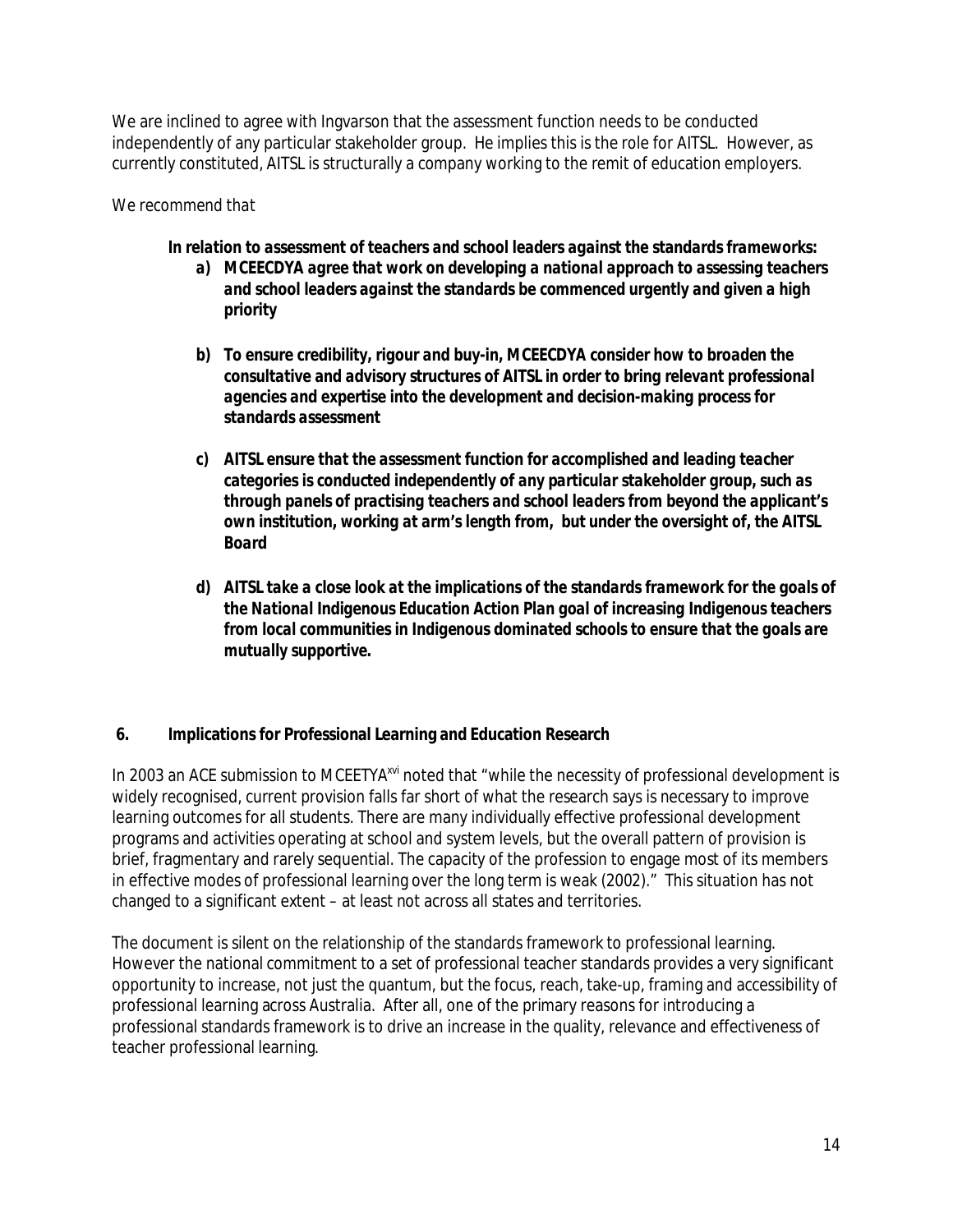Ingvarson<sup>xvii</sup> sees the introduction of standards as the gateway to professional self-direction. A successful implementation of a standards framework that is accepted in broad terms by the education community will clearly lead to an increase in the demand for professional learning that will support teachers to develop in quite specific areas related to the standards framework. It will be important to guard against fragmented, atomized responses to this demand.

Standards provide an opportunity to explicitly link teaching practice to the best of educational research. This is something that needs to improve in education. Currently teachers are not the target or even a key audience for the education research community. Teachers are much more likely to be exposed to articles about the latest new program, or to good news stories about 'what works', with little elaboration or exploration about why, in what conditions and the limits to the generalise-ability of the findings. There is a lot of room for improving in the degree of rigour, relevance, contextualization and critical analysis of the field of educational research. Darling - Hammond<sup>xviii</sup> notes that where education systems adopted the US National Board professional standards, they acted as a driver for incorporating new knowledge into professional learning. In addition, teachers need to be supported to be, not just passive consumers, but active and critical reviewers as well as co-producers in partnership with nonclassroom researchers.

Whether this proposed framework will also act as a catalyst to drive the education research community to consider educational practitioners as a key audience for their work remains to be seen. Getting the research- practice relationship working well is a worthwhile education policy goal it its own right and it is key to enhancing the professionalism of education as a practice. A Standards regime should be designed in such a way as to drive a better connection between education research and education practice.

Teachers need to continually research emerging knowledge and technologies and apply them to the needs of student groups in contexts and circumstances that we also cannot predict. Knowledge and its applications in teaching are inherently dynamic. Connell uses the term meta-competencies to describe some of the fundamental concerns of teachers such as capacities to balance, choose among and deploy specific competencies. For this to be supported teachers need regular opportunities to collectively study teaching itself as a practice and be reflective about their own work and practice.

A good standards regime should support practices that work to overcome the isolation of the classroom and the lack of opportunity for teachers to observe and be observed; to learn from each other; to receive and to actively engage with structured feedback on performance and work within dynamic but shared frameworks and understandings of good teaching practice.

The kinds of professional learning experiences available to teachers and the changes that a standards framework might bring to these offerings should not be left to market forces. This is an opportunity to spread the high quality professional learning structures that exist already in pockets around Australia: where groups of schools involve their staff in professional learning/ research collaborations in partnership with educational researchers; and where teachers actively engage with research about student learning issues but also about the institution of schooling, research that opens up questions and encourage critical self reflection. Currently funding for these kind of endeavours tend to be available at the extremes – from short-term one-off disadvantaged school funding sources and in the wealthier non Government schools that can afford to invest in quality experiences for their staff.

We note that the Letter of Expectation for AITSL includes taking a leadership role in the professional development of teachers and school leaders.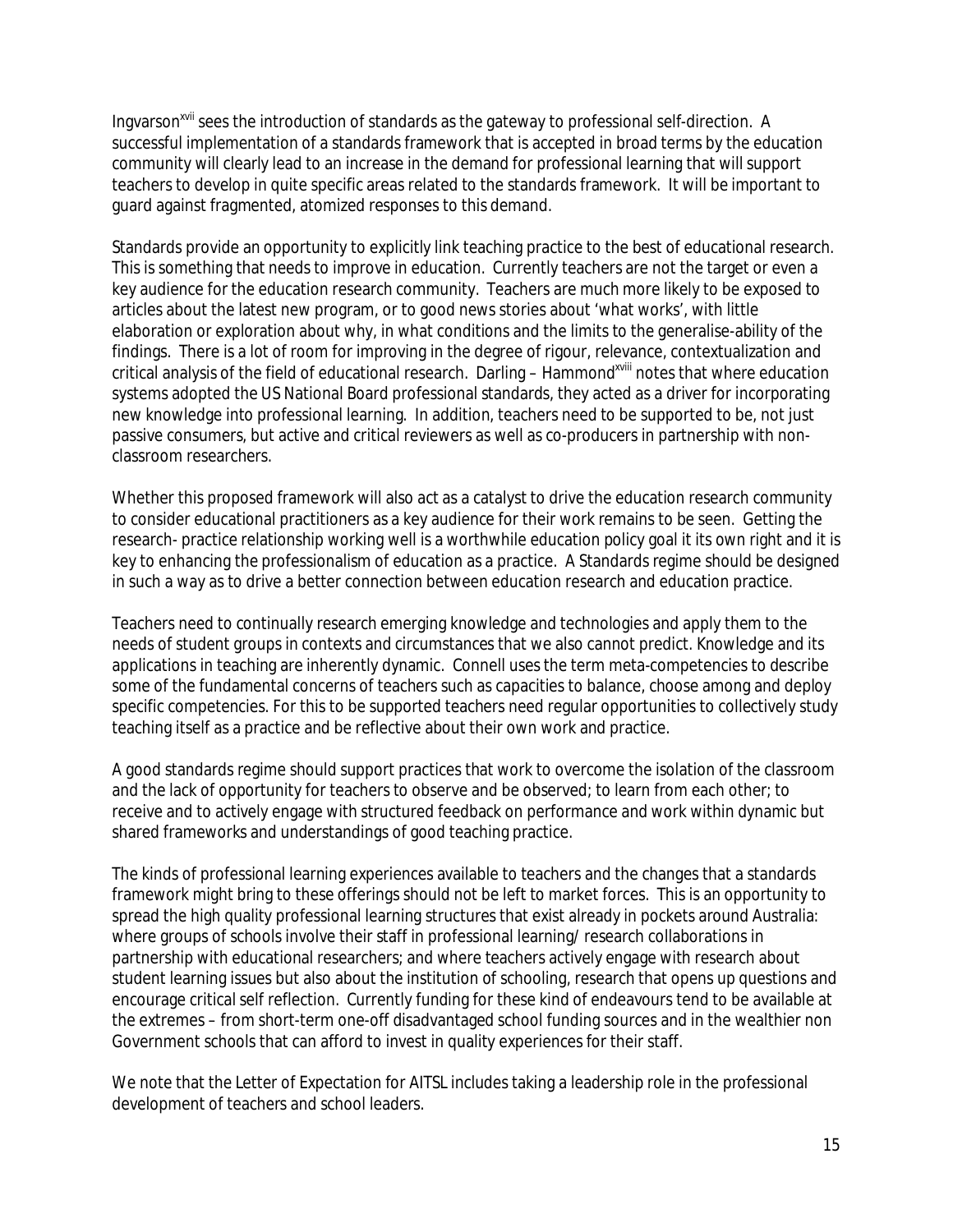#### Accordingly, we recommend

**In relation to implications for professional learning arising from a national framework for professional teaching standards, and in the context of decision-making about the future funding of the tertiary education and school sectors, that MCEECDYA accept the need for governments to collaborate** 

- **a) in the development of national resource standards for initial teacher education (including for their pre-service field experience); and for ongoing professional development from the first years of teaching; and**
- **b) in the provision of funding for research into professional learning consistent with the agreed national teaching standards.**

#### **7. Evaluation**

In order that the impact and reach of the teaching standards are fully understood s a basis for further refinement and development over time, it will be necessary to ensure that ongoing and periodic evaluation of the teaching standards framework is built into the structures and processes for the application of those standards. This will require specific funding and resources, which should be provided by all governments through MCEECDYA.

The teaching profession itself should both inform the development of appropriate evaluation strategies and should participate in specific programs. This could be achieved through professional bodies, including the Australian College of Educators. To this end, AITSL should be tasked with co-ordinating the development and implementation of a comprehensive research and evaluation program across all national and state and territory agencies with responsibilities for assessing teachers against the agreed standards.

#### We recommend

**That MCEECDYA ensure that ongoing and periodic evaluation of the teaching standards framework is built into the structures and processes for the application of those standards; and that AITSL be tasked to co-ordinate the development and implementation of a comprehensive research and evaluation program across all national and state and territory agencies with responsibilities for assessing teachers against the agreed standards.**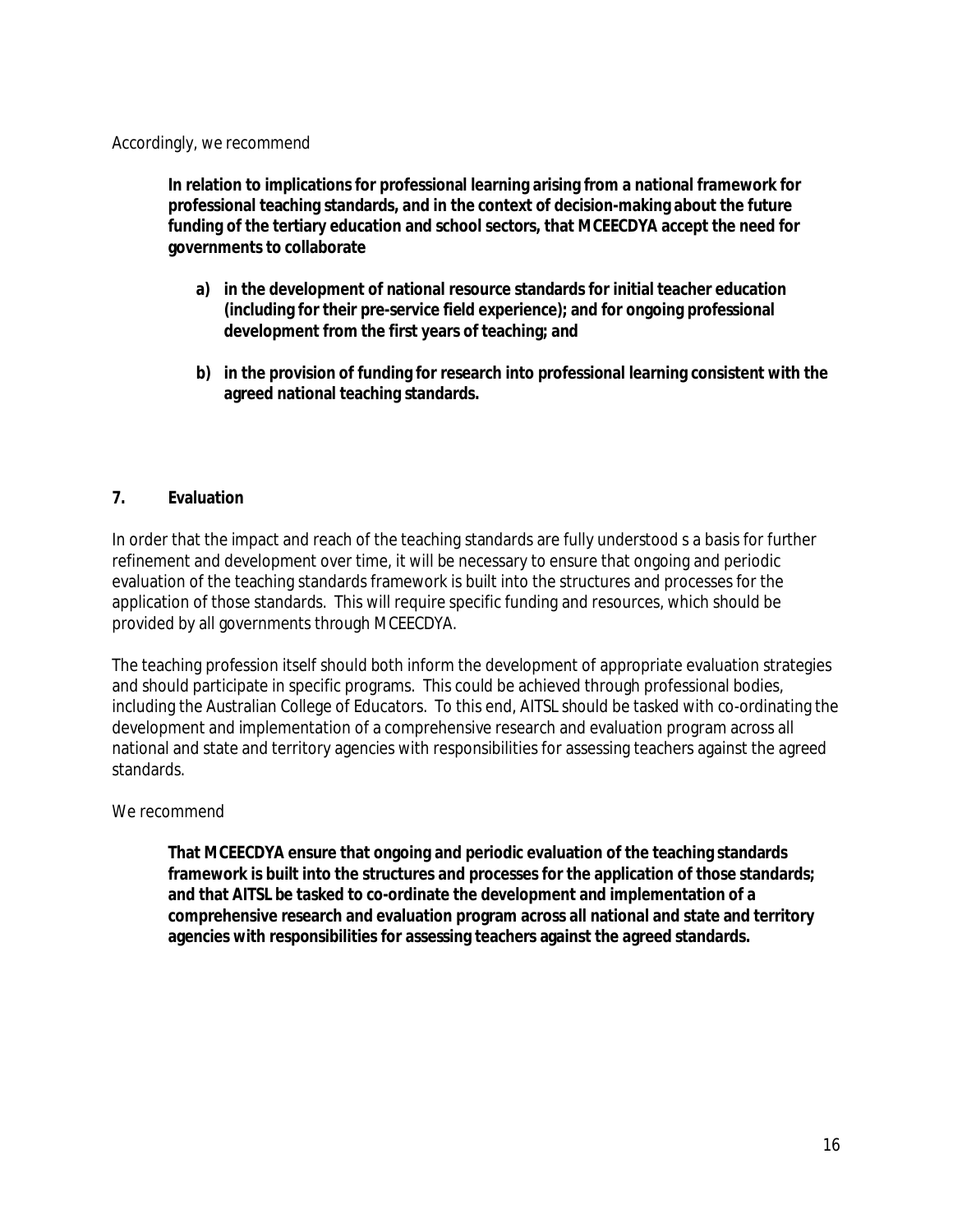$\overline{\phantom{a}}$ i MCEETYA "A National Framework for Professional Standards for Teaching", November 2003 http://www.curriculum.edu.au/verve/\_resources/national\_framework\_file.pdf

<sup>ii</sup> The Hon Julia Gillard MP Minister for Education, Australian institute for teaching and School Leadership Limited, letter of Expectation 2009-2010

URL http://www.aitsl.edu.au/ta/webdav/site/tasite/shared/homepage/AITSL%20-%20Letter%20of%20Expectation%20- %2014%20December%202010.pdf

iii Ingvarson AJE Paper in forthcoming edition *"Recognising accomplished teachers in Australia: Where have we been? Where are we heading?"* p 64

*iv* Ken Rowe, The Importance of Teacher Quality as a Key Determinant of Students' Experiences and Outcomes of Schooling, *ACER Research Conference 2003*

<sup>v</sup> Connell, R (2009) '*Good teachers on dangerous ground: towards a new view of teacher quality and professionalism',* Critical Studies in Education, 50: 3, 213 — 229 URL: http://dx.doi.org/10.1080/17508480902998421

vi Michael Fullan "The Three Stories of Education Reform" URL http://www.scribd.com/doc/818903/The-Three-Stories-of-Education-Reform

vii Indigenous Education Leadership Institute, *School Accountability - Asking some hard questions,* November 2008 p 14 URL: http://www.strongersmarter.qut.edu.au/docs/papers/School\_Accountability\_Final-nov09.pdf

viii Ingvarson op cit

 $\frac{1}{x}$  L Connors Time and tide... A report on the need to invest in the renewal of the public school teaching service prepared for the NSW Public Education Alliance February 2007, p 65

**<sup>x</sup>** Business Council of Australia "Teaching Talent: The Best Teachers for Australia's Classrooms" 26 May 2008, http://www.bca.com.au/Content/101446.aspx

xi R Connell op cit

xii Phillip Hughes, Opening Doors to the Future: Stories of prominent Australians and the influence of teachers, ACER Press 2007

xiii Linda Hammond-Darling, "Reshaping Teaching Policy, Preparation and Practice: Influence of the National; Board for Professional Teaching Standards", p.31 in Ingvarson L and Hattie J *Assessing Teachers for Professional Certification: the First Decade of the National Board for Professional Teaching Standards*, 2008 JAI press

xiv Ingvarson L ., *Assessing Teachers for Professional Certification: The First Decade of the National Board for Professional Teaching Standards*, JAI Press, 2008 p.12

xv Ingvarson

xvi ACE Response to the MCEETYA TQELT Consultation Paper on Standards, February 2003 http://austcolled.com.au/article/ace-response-mceetya-tqelt-consultation-paper-standards-february-2003

xvii Ingvarson

xviii Darling Hammond op cit p29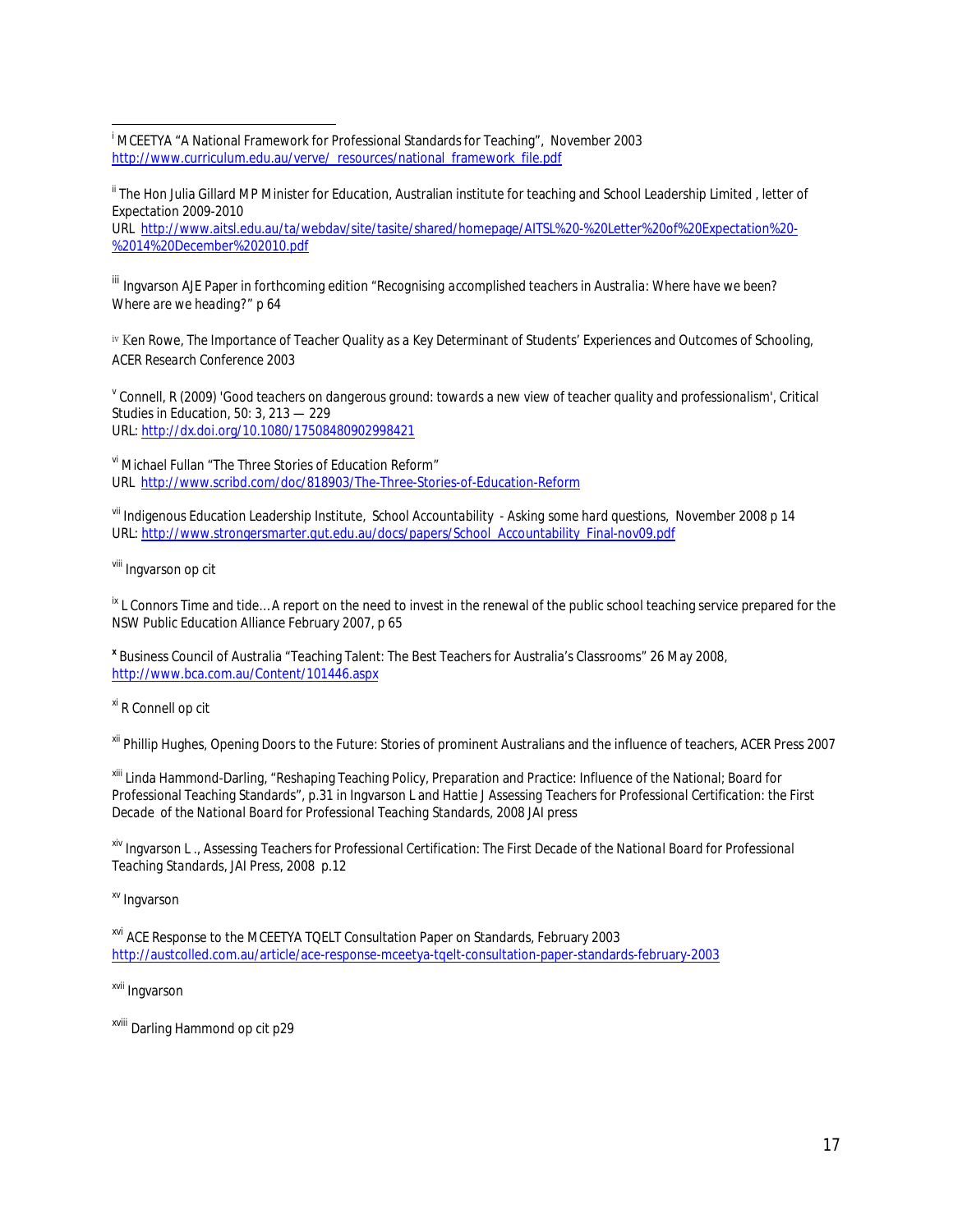# **Attachment A**

# **National Statement from the Teaching Profession on Teacher Standards, Quality and Professionalism**

May, 2003

#### **Overview**

This National Statement represents the culmination of over three years' collaborative work by the profession on teacher standards, quality and professionalism. Key groups involved in its development include professional associations, unions and other bodies established to support teachers. The purpose of this Statement is to identify common and agreed understandings about professional teaching standards and their relationship to teacher quality and teacher professionalism. Please note that throughout this document the term 'standards' refers to professional teaching standards and that the focus is on identifying major issues, with a view to constructing a firm foundation for ongoing development. A major objective of this Statement is to demonstrate the profession's collective capacity to inform and contribute to national policy and program development on these three interconnected and interdependent areas in a way that complements the work of governments, systems and sector authorities. To that end, it is important to emphasise that the Statement reflects 'work in progress', and that a genuine spirit of cooperation will need to be maintained if the identified issues are to be addressed effectively.

#### **Introduction**

What teachers know, do, expect and value has a significant influence on the nature, extent and rate of student learning. The powerful phrase 'teachers make the difference' captures the key role that professional educators play in shaping the lives and futures of their students. Recognition of the critical relationship between teachers and learners highlights the need to better define and communicate what constitutes good teaching.

Professional teaching standards provide a powerful mechanism for achieving these objectives. Teaching is not a standards-free endeavour and most teachers have always understood the essential elements of high-quality professional practice. However, teaching standards do help to make the knowledge and capabilities *explicit*—not only to professional colleagues but also to students, parents and the wider community. They also provide a means through which good teaching can be identified, celebrated and rewarded. Provided the profession can maintain its role as the driver of the standards agenda, these measures of teaching quality can be used in ways that will support teachers individually and collectively.

Many professional associations, unions, employers, registration authorities and other groups have invested considerable time and resources in establishing a rationale for teaching standards, and in working with classroom practitioners to design and trial various models and approaches. There has also been recognition of advanced status in a number of industrial agreements (for example Level 3 Teachers in Western Australia). Underpinning all of this work is the premise that teachers have a fundamental commitment to the effective learning, care and achievement of their students, along with a collective and strategic focus on other professional areas such as research, and curriculum and policy development. The need for greater convergence and the development of a common approach to teacher standards, quality and professionalism have been identified at a number of national forums.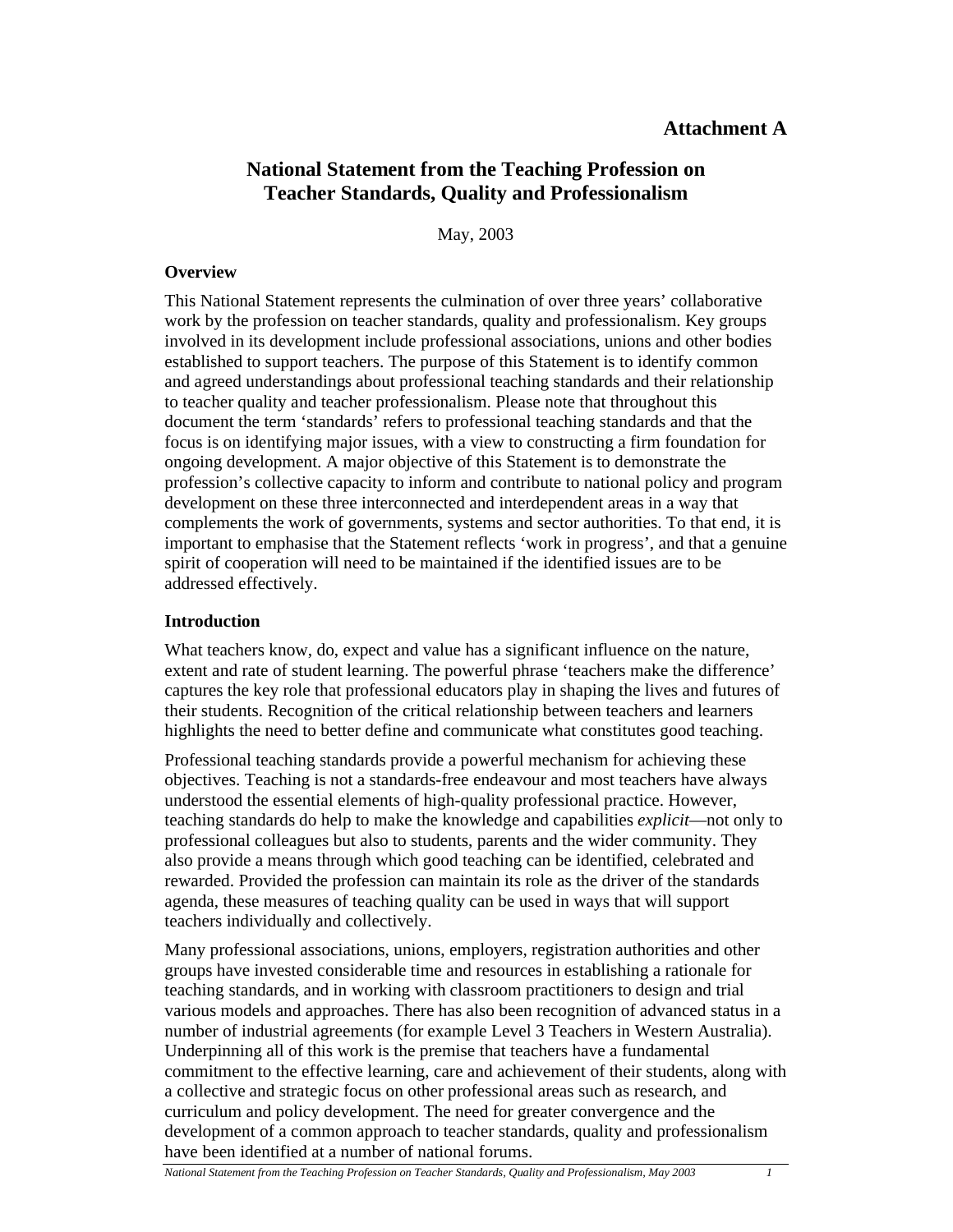A common theme spanning much of the published work of teacher organisations is the strong connection between professional teaching standards and professional learning. Many envisage standards being used as a framework for continuous professional learning and development which is teacher-directed and controlled. In other words, the process is done *by* and *with* teachers, not *to* or *for* them. Building on this concept, many also see standards being used to support the development of career pathways, with teachers using standards as a means of determining their current position on a learning continuum and charting their own course for higher order learning and professional recognition. Effective professional learning is a long-term personal quest to attain high professional standards.

# **Standards in the context of quality and professionalism**

Membership of the teaching profession involves working towards the following objectives:

- to be knowledgeable about and skilled in subject matter and pedagogy
- to be effective in the care and development of all learners
- to adhere to professional and ethical standards set by and for the profession
- to act as a strong advocate for the profession and the public interest
- to contribute to the development of the knowledge base of the profession
- to reflect a strong ethical orientation across all areas of learning and teaching.

Teachers' professional learning involves the opportunity to engage with research and practice, and the capacity to generate new knowledge and critique the knowledge claimed by others. Teachers achieve high professional teaching standards through various forms of professional learning. Select examples include pre-service training, structured professional development programs, school-based curriculum development, continuous inquiry and action research, supervision of student or beginning teachers, engagement with learning networks and post-graduate study. These activities also provide teachers with opportunities to strengthen the profession by leading, facilitating and supporting others committed to improving the quality of teaching. Other factors influencing the quality of teaching and learning include high-quality supportive leadership in schools and good collegial relations.

Any consideration of what constitutes quality teaching needs to take into account the diversity of context and conditions in which teachers work. The quality of teachers' work is affected by the conditions of student learning. Conditions such as reasonable class sizes, time release, administrative support, well-resourced education settings and access to high-quality ongoing professional development encourage a culture that promotes creativity and innovation. Supportive partnerships with parents and university–school collaboration are also conducive to quality teaching.

Professional teaching standards provide an important mechanism for improving the effectiveness of professional development; informing the means for improving career path opportunities; providing incentives for continuous professional learning; and building capacity for leadership, accountability and quality assurance.

#### **Principles for guiding standards**

Professional teaching standards are informed by practice, theory and research, and articulate what the profession believes teachers should know, do and value. Teachers have demonstrated that they can develop publicly credible and professionally challenging standards for professional practice.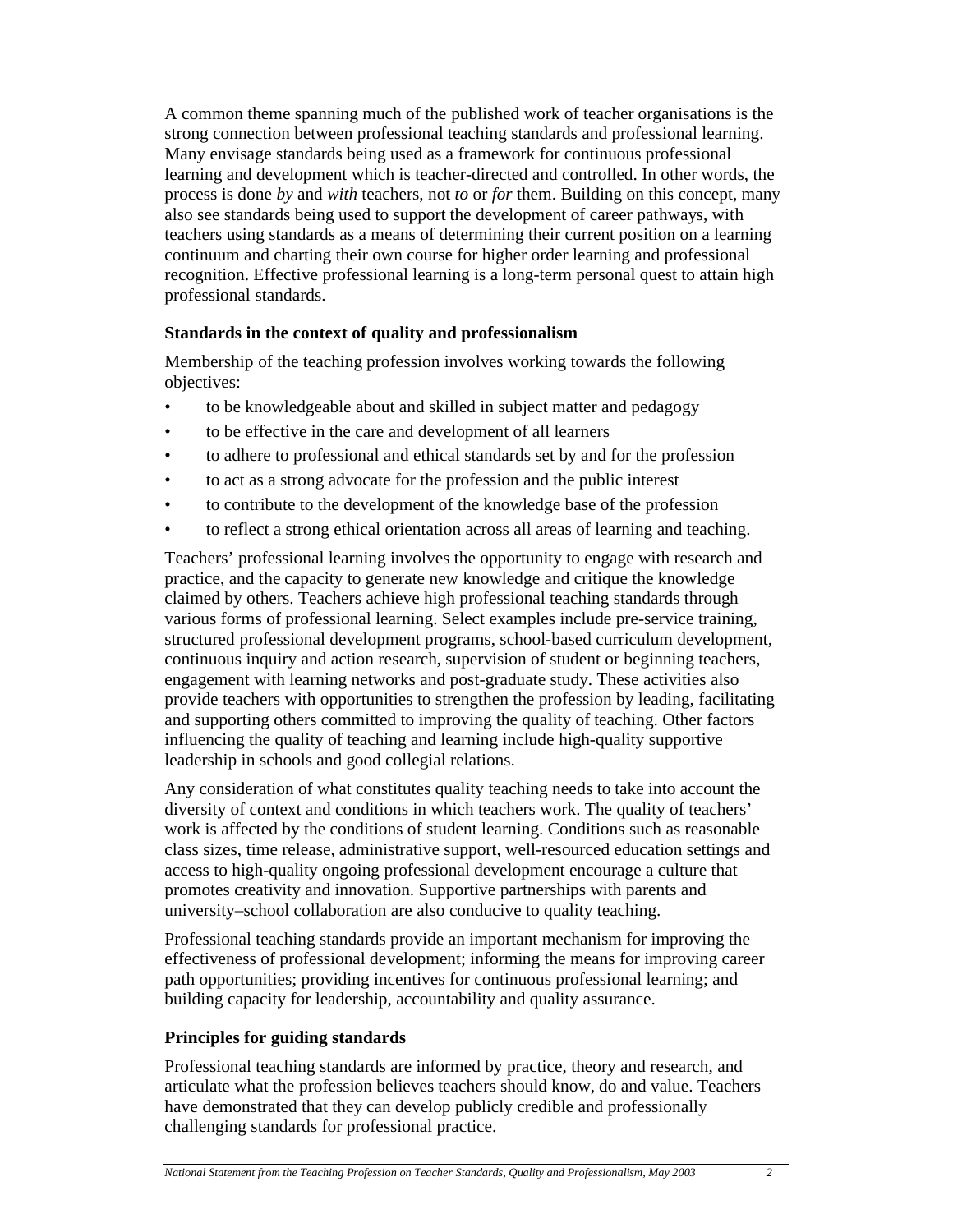In discussions so far, national teacher organisations and stakeholders have reached consensus on a set of principles to guide the development and application of standards. Professional standards for teaching should:

- be the responsibility of, and be owned by, the teaching profession in collaboration with key stakeholders
- be applied in the interests of learners, the profession and the public
- be firmly grounded in an accurate and comprehensive understanding of teachers' work
- provide a framework for teacher qualifications and registration
- recognise the value of both generic and subject-specific standards\*
- be clear to the profession and the wider community
- enhance the public perception of and esteem for teachers and their work
- promote teaching as a desirable career, thus contributing to recruitment
- focus on high-level capabilities and be described in terms of professional knowledge, understanding, skills and values
- promote engagement in professional learning throughout a teacher's career, allowing for different points of entry and re-entry to the profession
- acknowledge that context and resourcing will have an impact on implementation and sustainability
- acknowledge the responsibility of employers and the profession to establish conditions conducive to developing and maintaining profession-defined standards.

\* Generic standards identify broad capabilities and teacher attributes that apply across a range of subject areas. Specific standards identify the knowledge, skills and values required to teach in particular curriculum areas, levels of schooling and/or other areas of specialisation.

# **How will standards be used?**

Standards could be used to provide a framework for:

- pre-service education, teacher registration and induction
- continuous professional learning
- reflection on and assessment of professional teaching practice
- recognition and certification of teachers who attain standards for highly accomplished professional practice.

In other words, standards are tools for action—tools with which the profession can exercise greater responsibility for the quality of teaching and learning in schools. Use of standards must be primarily about professional learning. It would be contrary to the spirit of professionalism if they were to be used for punitive or non-developmental purposes. Teachers should use them to create and monitor their own professional learning programs, either individually or as members of learning communities.

National collaboration and the involvement of professional organisations are essential to ensure maximum consistency in the use of both beginning and advanced teaching standards in all states and territories.

There should be flexibility in the use and forms of assessment against standards across different fields to recognise the complexity of teachers' work, the range of contexts in which they work and the different ways in which teachers can meet standards.

Evidence of ability to meet relevant profession-defined standards should be a requirement for entry to the profession and could be a basis for advancement within the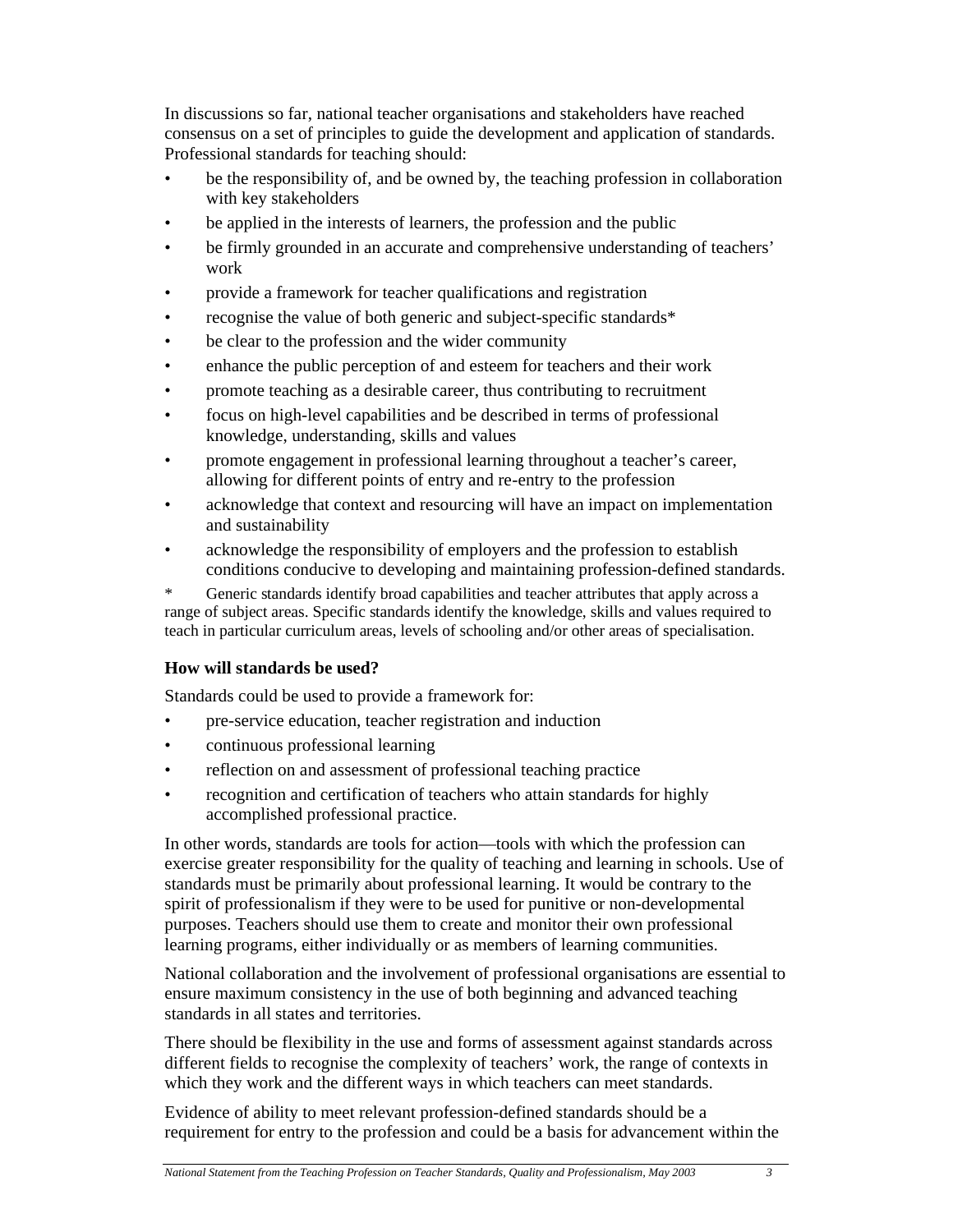profession and for raising the status of the profession among peers and within the community.

# **Assessment and certification of advanced standards**

Professional certification is an endorsement by an authorised professional body that a member of that profession has attained standards for highly accomplished professional practice. In the school sector, certification might be implemented across a number of fields of teaching and learning. Given the work of national professional associations, state/territory statutory bodies for teachers and the inclusion in some industrial agreements of advanced status payments, a nationally coordinated and consistent approach to professional certification could be further developed. It is important to acknowledge an emerging consensus that any process for the formal assessment of performance for professional certification of advanced standards should:

- be voluntary
- be authentic
- be based on and measured against professional teaching standards
- have peer involvement in its development and execution
- reflect the core business of teaching
- be positively oriented
- use a range of methods and evidence
- incorporate appeal processes.

The processes for assessing the demonstration of standards should be consistent across all fields of teaching and learning and be fair for all applicants. Peer and self-assessment through reflective practice and professional learning communities is in keeping with ownership by the profession.

Where assessor panels are established, they should be composed predominantly of school-based practitioners who are adequately trained in the assessment processes. In these processes it is important that judgments are made against the standards themselves.

# **Recognition and reward**

A nationally coordinated, rigorous and consistent system should be established to provide recognition to teachers who demonstrate advanced standards. There should be no quota on the number of teachers who are able to receive recognition for certification, and the system must be credible to the public as well as the profession. Reward is an important part of the recognition process and reflects the desire of the profession and the community to acknowledge high-level accomplishment in tangible ways, such as increased remuneration, professional leave or other incentives.

The enterprise bargaining process between employers and unions will be an important mechanism for providing substantive recognition for professional certification. All employing authorities should be encouraged to provide recognition and support for professional certification as the process comes to demonstrate its credibility and its effects on professional learning.

# **Advancing the agenda**

The profession's capacity to develop the common and agreed National Statement on Teacher Standards, Quality and Professionalism is significant. It demonstrates genuine collaboration, the results of which are already contributing to policy and program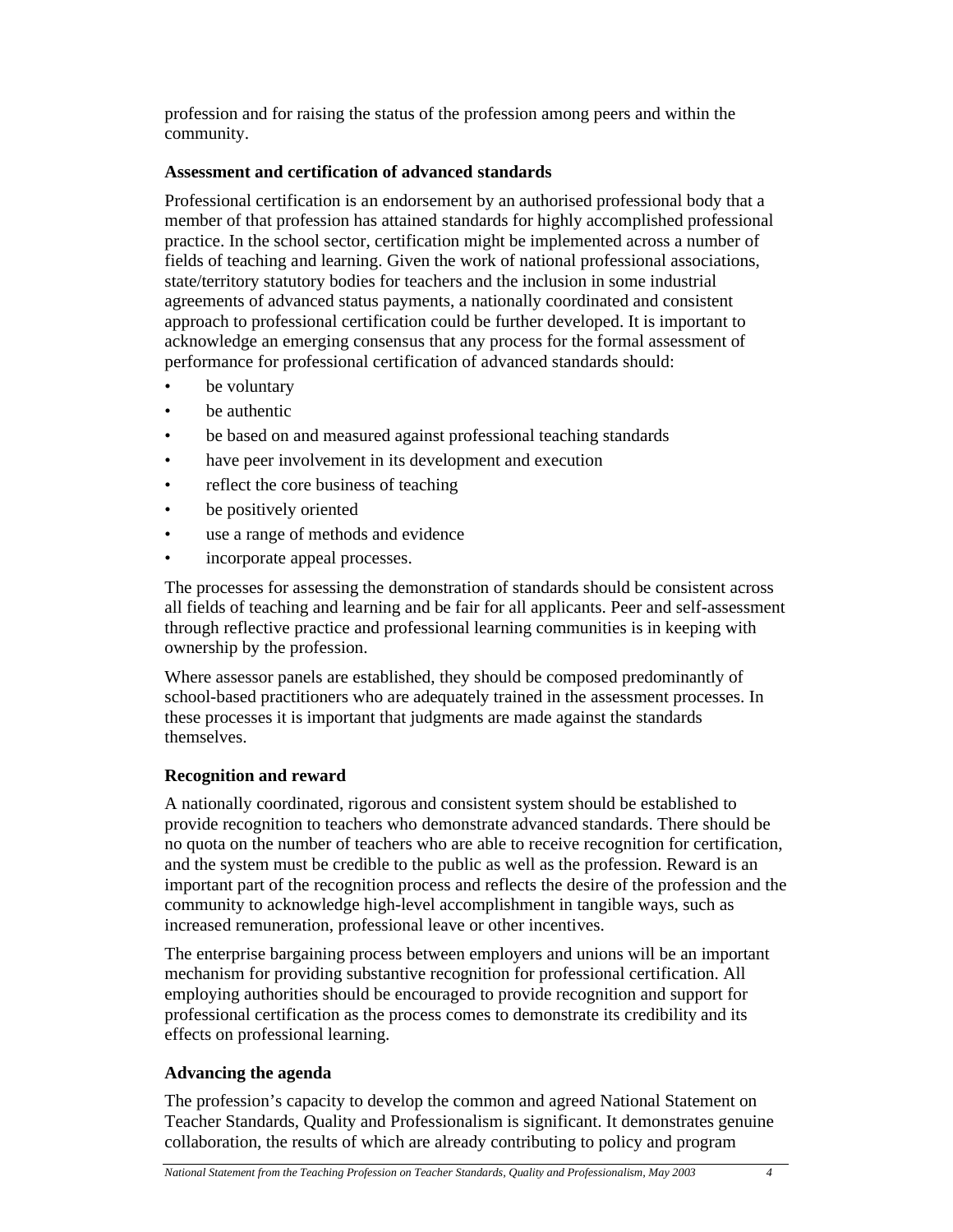development at various levels. A major strength of the Statement is the provision of a solid platform for ongoing work. However, it is important not to overstate the case many questions and issues remain to be addressed.

One of the most valuable outcomes of the extensive consultation process associated with the development of the Statement was the quality of the feedback. Teachers, their organisations and other stakeholders identified the need for ongoing debate and action on a number of issues including:

- What are the distinctive contributions that employers, unions, governments, parents and other stakeholders can make in relation to teacher standards, quality and professionalism?
- How can the profession and other stakeholders work towards further common understanding of these concepts, purposes, processes and intended outcomes?
- How can professional teaching standards be used to create new knowledge and diversity in professional practice (that is, standards not standardisation)?
- What is the interface between professional teaching standards, performance review and assessment, and other industrially based workplace practices?
- What processes should be initiated for the ongoing review of teacher standards, quality and professionalism?
- What is the best way to achieve national coordination and consistency with regard to the implementation of professional teaching standards and professional certification for highly accomplished teachers?

There are many ways in which such issues might be explored in greater depth. Examples include the development of discussion papers, professional dialogue, e-learning initiatives, commissioned research and taskforces. The processes associated with the development of this Statement suggest that genuine collaboration and cooperation will be fundamental to the success of further initiatives. Similarly, all stakeholders will need to assume a proactive role in advancing the agenda in ways that reflect an in-depth understanding and appreciation of the value of pursuing a common and agreed approach to teacher standards, quality and professionalism in Australia.